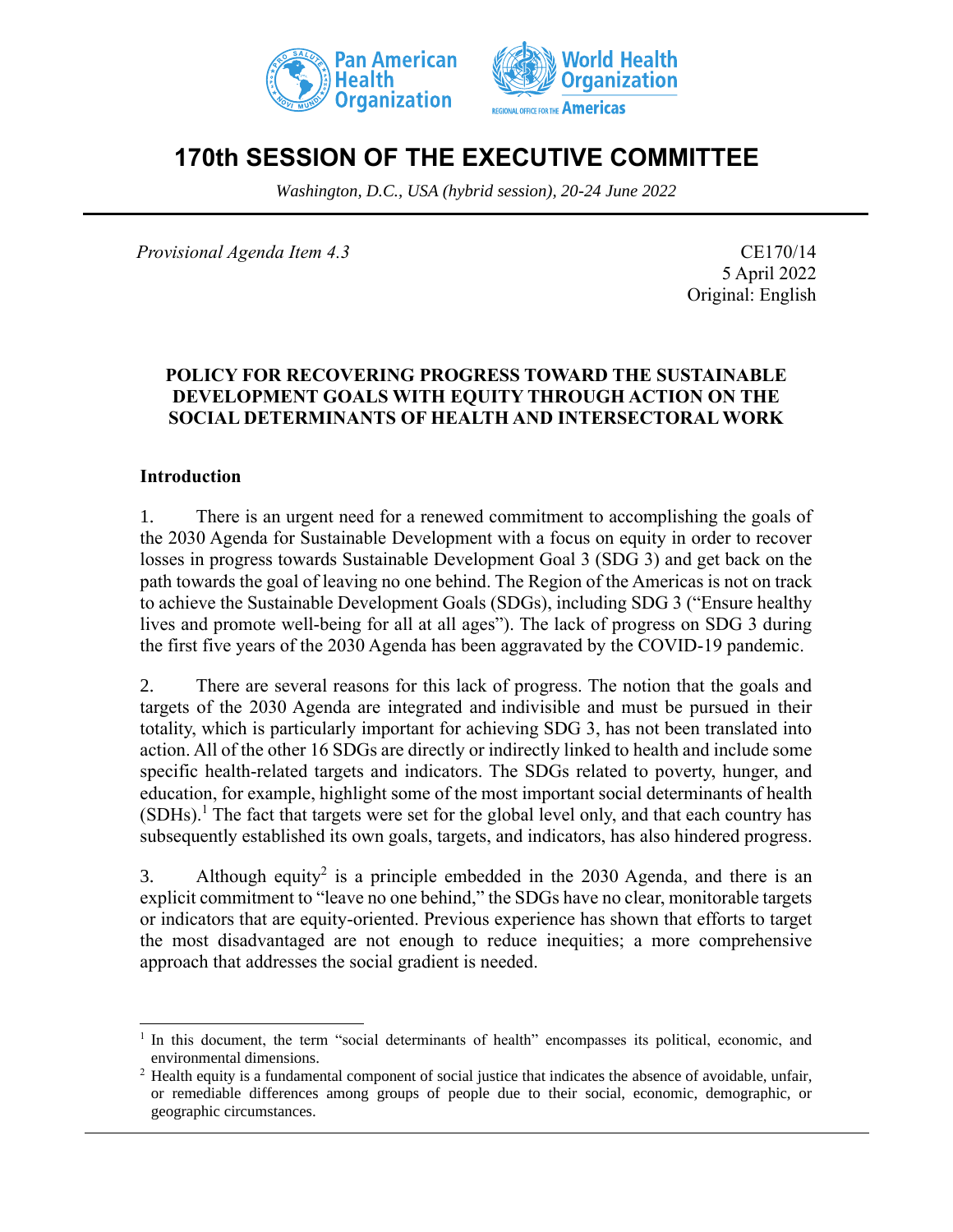- 4. The purpose of this policy and the accompanying proposed resolution is:
- a) To reconfirm the commitment of all countries in the Region to the achievement of SDG 3 by strengthening the effective integration of actions to promote equity, and to bridge the gap between commitment and action and ensure a fair recovery from the pandemic;
- b) To propose a course of action based on lessons learned from the Millenium Development Goals (MDGs) and from the efforts to achieve the SDGs so far, as well as from the pandemic response, in order to recover lost progress and accelerate the achievement of the SDGs with an equity approach by addressing the social determinants of health.

### **Background**

5. Over the years, various initiatives, commitments, and declarations *(1-13)* have put forward models and proposals on how to achieve health equity, including in the context of the 2030 Agenda. Some examples are the recent report by the United Nations Secretary-General "Our Common Agenda" *(14)*, and the WHO resolution WHA74.16 (2021) on the social determinants of health *(15).* The Sustainable Health Agenda for the Americas 2018-2030 *(16),* which represents the health sector's response to commitments made by countries in the 2030 Agenda; Strategic Plan of the Pan American Health Organization 2020-2025: Equity at the Heart of Health *(17)*; and the Strategy and Plan of Action on Health Promotion within the Context of the Sustainable Development Goals, 2019-2030 *(18)*, are some key documents for this Region.

### **Situation Analysis**

6. It is clear that more needs to happen to meet SDG 3, with a stronger equity focus. Timely, accurate, and comparable data for each of the 28 indicators of the SDG 3 targets is not equally available across countries and over time, especially data disaggregated by sex, gender, age, ethnicity, territory,<sup>3</sup> income, education, occupation, social class, and other social stratifiers, which are required to monitor health gradients and inequalities. The complexity of some of the SDG 3 indicators constitutes an additional challenge in terms of measuring and comparability.

7. Data available prior to the pandemic showed uneven regional trends in SDG 3 indicators, with some targets on track to be achieved by 2030 and others lagging behind, while in some cases the trend was heading in the wrong direction. Preliminary analysis showed that, in general, inequalities in SDG 3 indicators, both between and within countries, had not changed significantly. Relative inequalities remained high, and ill-health continued to be concentrated disproportionately among the most socially disadvantaged *(19)*. Yet, some

<sup>&</sup>lt;sup>3</sup> "Territory" is defined as not only an environment characterized by its physical geography, but a scenario that is built from historical, social, cultural, economic, political, and environmental relationships.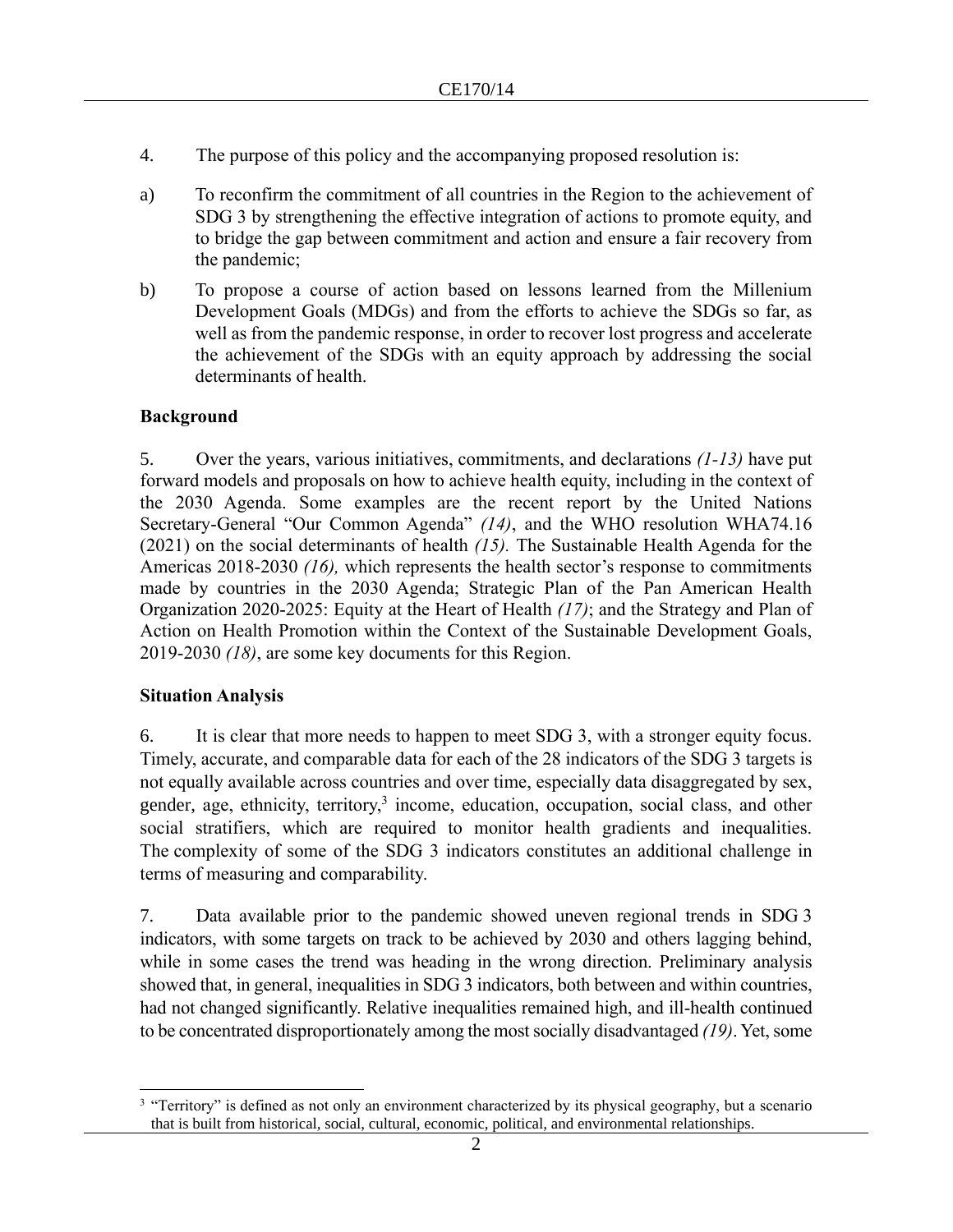countries showed some positive results in reducing inequality gaps and gradients, especially in maternal and child health care coverage and outcomes *(20).*

8. There is clear evidence of interactions and synergies between the other SDGs and SDG 3, indicating that the results achieved with respect to the individual goals are related to progress on the 2030 Agenda as a whole *(21)*. Among the SDGs that influence the SDG 3 targets are those relating to poverty, education, hunger, nutrition, and employment, among others *(22-25)*. <sup>4</sup> Therefore, advances and setbacks on other SDGs can facilitate or hinder the achievement of SDG 3. Likewise, the progress made on SDG 3 has implications for the achievement of the other SDGs.

9. Although there is growing evidence of the impact of the pandemic and its effect on progress towards the SDGs, the full picture has yet to emerge. It is known, however, that the pandemic has increased poverty, reduced access to food, and widened gaps in access to education, which has negatively impacted the achievement of many SDGs *(26-29)*. The pandemic has also generated greater vulnerability for women, exacerbated gender inequities, and increased the risk of domestic and interpersonal violence *(30)*. Housing conditions and overcrowding have also worsened. People living in especially precarious conditions, such as informal-sector workers and people with migrant status, have experienced the greatest losses in social protection and income *(31-34).*

10. Crucially, the pandemic has increased inequality, as measured by the Gini coefficient, and worsened unemployment, hitting poorer socioeconomic groups the hardest. These inherently unjust inequalities arise from underlying adverse structural conditions, which contributed to differential risks of infection and disease associated with social conditions. This was aggravated by structural racism, associated with a history of colonialism, and discrimination that perpetuate inequities *(5)*. For example, in various countries of the Region, indigenous communities had higher SARS-CoV-2 infection rates and higher COVID-19 hospitalization rates than non-indigenous communities and COVID-19 mortality rates were up to four times higher in the lowest income quintile than in the highest *(35)*. Additionally, in most of the Region's countries, the delivery of essential health services was interrupted, including sexual and reproductive health services, which particularly affected women in situations of greater vulnerability, who experienced barriers to access to health and telehealth services *(36, 37)*. All of this, in turn, has negatively impacted progress towards SDG 3.

11. Throughout human history, we have seen that crises generate learning opportunities and can unleash major transformations. Some of the key lessons learned from the pandemic

<sup>4</sup> Various reports (e.g., those cited in references 22 to 25) illustrate the influence of other SDGs on SDG 3, including SDG 1 (Poverty reduction), SDG 2 (End hunger, achieve food security and improved nutrition, and promote sustainable agriculture), SDG 4 (Inclusive and equitable quality education), SDG 5 (Achieve gender equity and empower all women and girls), SDG 6 (Clean water and sanitation), SDG 8 (Decent work and economic growth), SDG 10 (Reduce inequalities), SDG 11 (Sustainable cities and communities), and SDG 16 (Peace, justice, and strong institutions).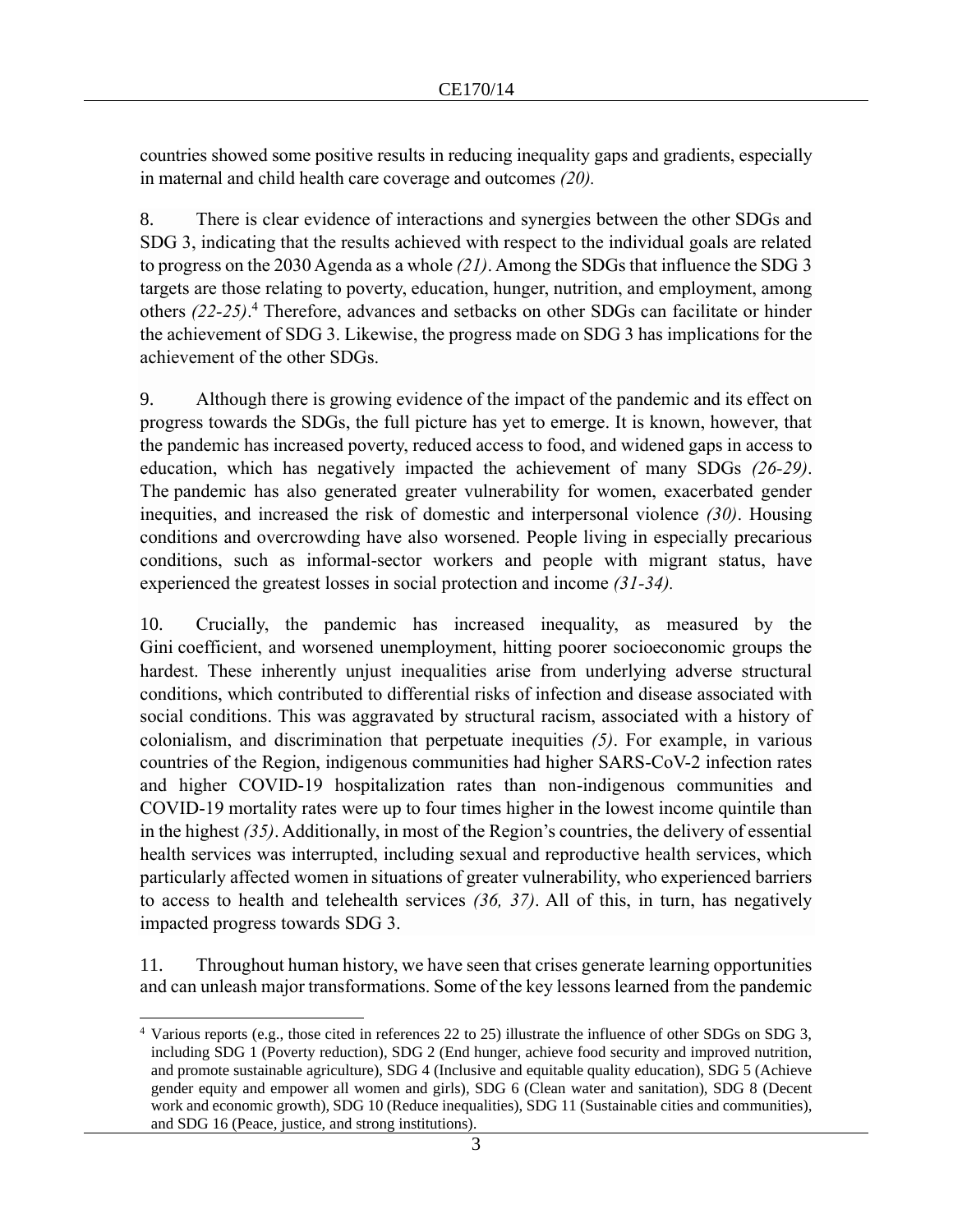confirmed the central role of the community in the formulation and implementation of policies and the need to adapt them to the local level and to territories *(38)*. They also confirmed the importance of joint work by the public health sector with other sectors to deliver effective responses and of coordinated action between all levels of government,<sup>5</sup> with local governments playing a key role *(39)*. During the pandemic, various organizational structures and coordination mechanisms for intersectoral action<sup>6</sup> were created, activated, and strengthened. The crisis has also highlighted the need for reliable, quality information for timely decision-making.

12. It is known that complex health problems require action beyond ministries of health, and there is increasing evidence that health programs and policies that incorporate action on the SDHs have a greater impact on health and well-being *(40)*. However, the hegemonic biomedical model limits social innovation in the health response and hinders intersectoral action *(41)*. Compared with other sectors, the health sector has limited political leverage to engage in, negotiate, and lead intersectoral work on the health agenda. As this has been an obstacle to intersectoral coordination on SDG 3, strengthening capacity for health diplomacy within ministries of health *(42)* and applying the essential public health functions (EPHF) approach *(43)* are critical. To achieve the goals of the 2030 Agenda with an equity focus and to address SDHs, coordinated action between sectors is imperative, including health, economy, labor, housing, social services, social protection, transport, planning, food and agriculture *(44)*. It is also crucial to acknowledge that health is a dimension of social and economic development.

13. The SDGs and human rights are intrinsically linked and mutually reinforcing frameworks, with most of the SDG targets reflecting provisions of international and regional human rights instruments. Patterns of vulnerability, inequality, and neglect also reflect a failure to fulfill non-discrimination obligations under international human rights law and commitments under the 2030 Agenda, affecting people living with disabilities, migrants and the LGBTQ+ community,<sup>7</sup> among others.

### **Proposal**

14. It is urgent to act to recover progress in achieving the goals of the 2030 Agenda and get back on the path towards the goal of leaving no one behind. The pandemic has provided opportunities to rethink and restructure a fairer, more equitable future, and should be a turning point that drives the change towards a more sustainable development model and coordinated action between sectors, institutions, levels of government, and the community, with the health sector as a fundamental partner. The health sector needs to critically

 $<sup>5</sup>$  The organization of levels of government varies substantially among countries in the Region; for example,</sup> the subnational level includes states or provinces in some countries, while the parish is the main subnational level in some of the English-speaking Caribbean countries.

<sup>6</sup> While it is acknowleged that different terms are used in the countries of the Region, in this document we use "intersectoral action" to mean the coordinated intervention of institutions that are representative of more than one social sector in actions totally or partially oriented towards promoting health and health equity, well-being, and quality of life.

<sup>&</sup>lt;sup>7</sup> LGBTQ stands for lesbian, gay, bisexual, transgender, and queer; the plus sign refers to other gender identities and sexual orientations.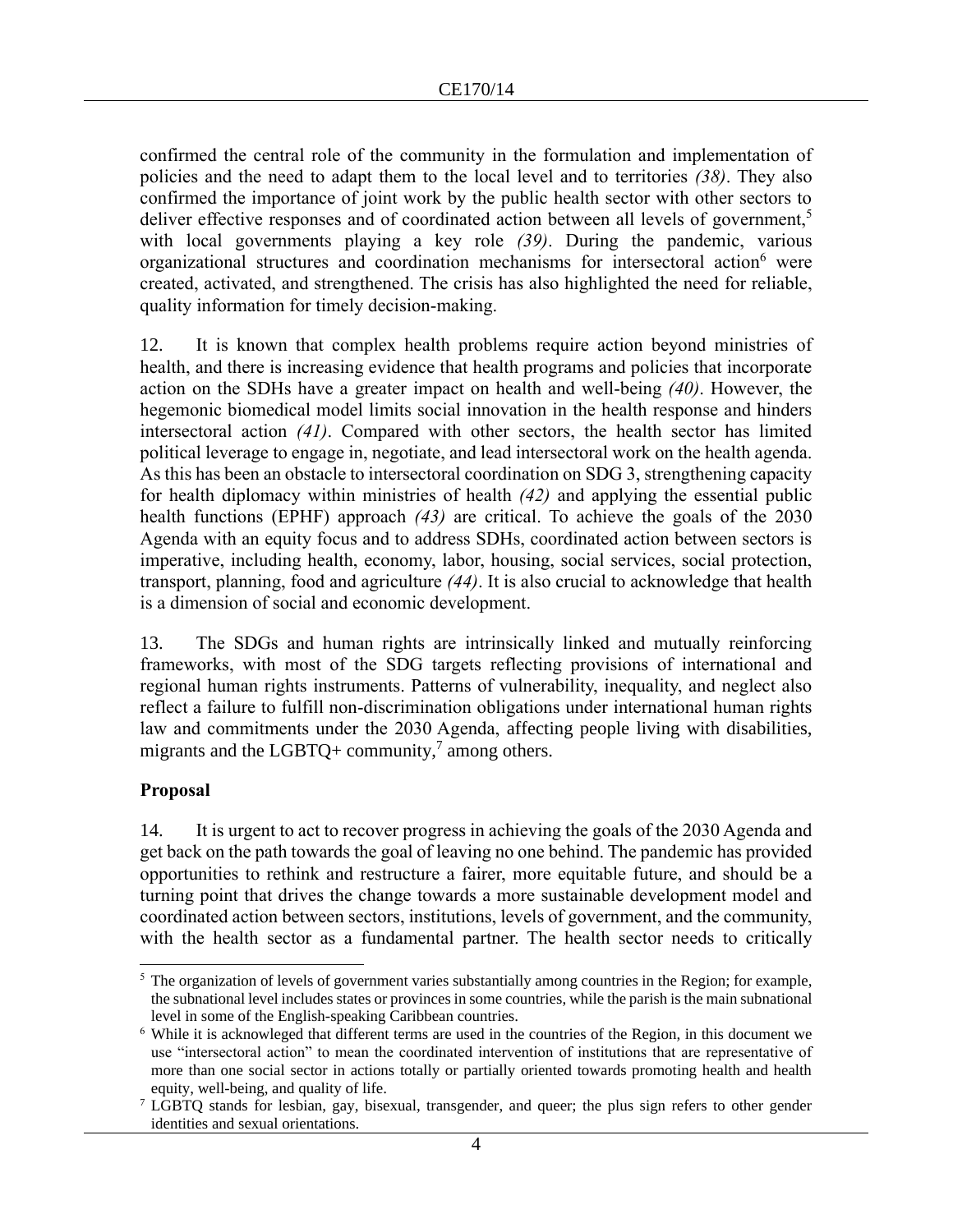evaluate how its policies contribute to the reduction of health inequities while recognizing that action on other SDGs outside the scope of the health sector is crucial for meeting SDG 3.

15. The following strategic lines of action are being proposed.

### *Strategic line of action 1. Promote intersectoral action to address the indivisible goals of the 2030 Agenda integrating equity as a cross-cutting value*

16. To achieve health equity, it is essential to address the SDHs through intersectoral and interinstitutional action and a Health in All Policies (HiAP) approach. This requires a State commitment that goes beyond specific government administrations and political cycles, creating, strengthening, and institutionalizing existing intersectoral mechanisms, organizational structures, and alliances. Integrated policy approaches and the development of interconnected programs are also needed. Enhanced intersectoral action to address SDHs also requires new types of leadership within and beyond the health sector that favor collaboration and that recognize that the leading role can lie with the health sector or with other sectors, depending on the nature of the problem to be addressed. It is also important to reinforce the health sector's participation in national and local SDG taskforces and implementation bodies and to establish intersectoral SDG 3 taskforces and frameworks at the subregional level. $8$ 

17. To make progress on the 2030 Agenda, countries need to advance in institutionalizing intersectoral action at all government levels. This requires joint work in planning and evaluation based on a shared analysis of the health situation. The use of transparent and integrated budgeting for well-being, together with joint monitoring and building a common agenda, can be an important tool for facilitating intersectoral action. It is important to ensure and strengthen intersectoral organizational structures that emerged during the pandemic so that they become sustainable. In this context, governments must also collaborate with other actors, such as academia, civil society, and the private sector, exercising due diligence to avoid conflicts of interest. Furthermore, it is crucial to evaluate how other sectors' actions impact SDG 3 and how, in what contexts, and under what conditions opportunities for intersectoral action to address SDHs, particularly the structural ones, arise. It is also essential to strengthen sustainability mechanisms, such as joint evaluation. Another critical element is leadership at the highest political levels that prioritizes health, both nationally and locally, as has been observed during pandemic.

18. The Pan American Sanitary Bureau (PASB or the Bureau) will support the health sector in strengthening competencies and skills that are needed for effective intersectoral action, such as health diplomacy, advocacy for health in other sectors, health promotion, and health impact assessment, and will assist in building capacities for integrated policy development and health planning and for the application of the EPHF approach*.* The systematization and dissemination of lessons learned in terms of intersectoral action as a

<sup>8</sup> Subregional bodies include the Caribbean Community (CARICOM), the Central American Integration System (SICA), Andean Health Organization (ORAS–CONHU), the Amazon Cooperation Treaty Organization (ACTO), and the Southern Common Market (MERCOSUR).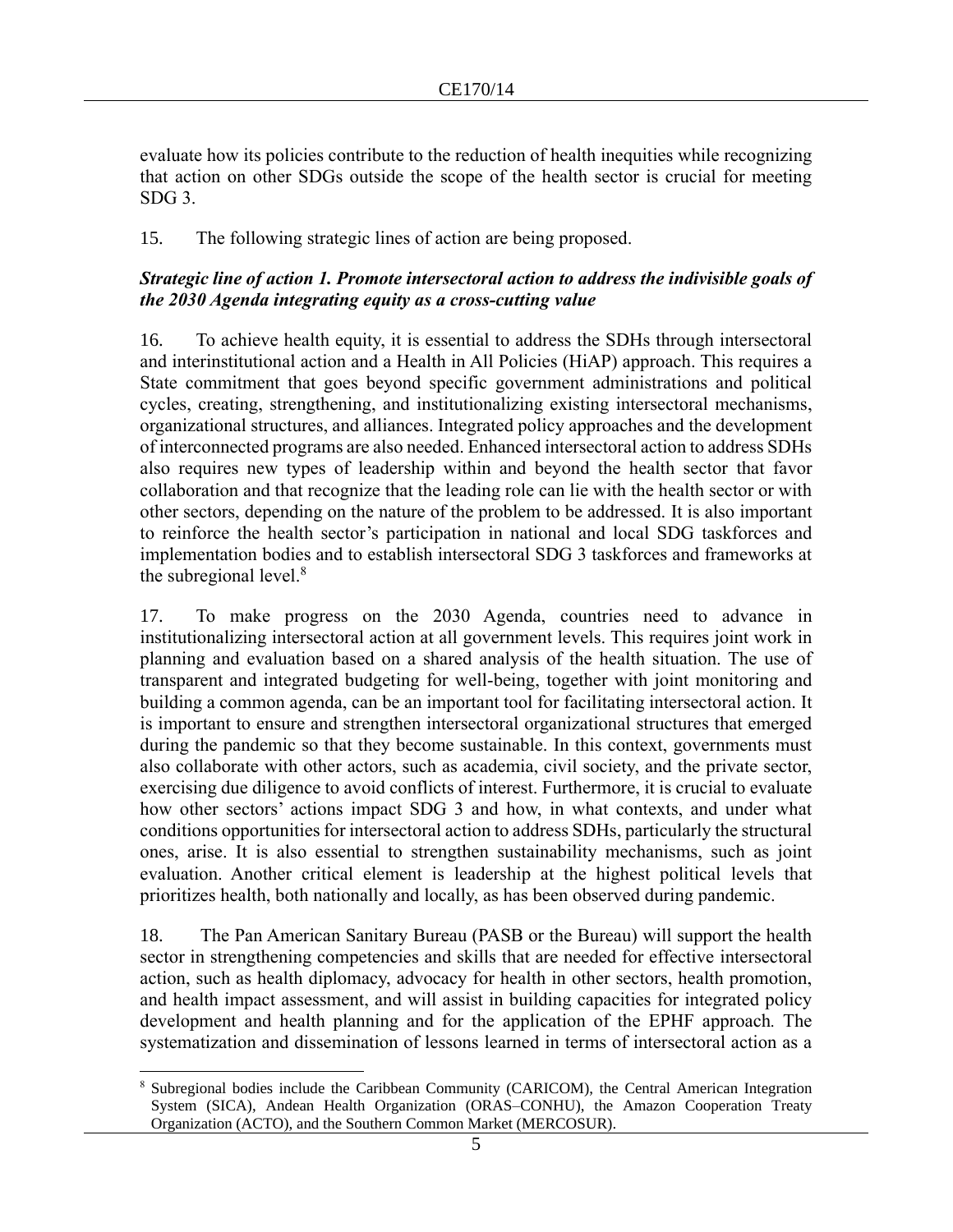response to the pandemic will also be promoted. The Bureau will exercise its leadership in fostering these approaches and facilitating synergies in its joint work with international bodies, in accordance with national contexts. It will also cooperate with the health sector to facilitate the convening of other sectors.

### *Strategic line of action 2. Reorient health policies, plans, and programs to overcome barriers to access to health and to achieve health equity and well-being*

19. In response to existing and new epidemiological, social, and economic challenges, and to achieve SDG 3 with equity, there is an urgent need for the health sector to make more visible and address the underlying social conditions that determine health and well-being. This requires the transformation of health systems and the expansion of social protection, as well as the reorientation of health policies, plans, and programs to include SDHs, in line with the EPHF approach. For this to happen, effective social participation and the involvement of other government sectors is needed. It is also necessary to enhance data collection in order to monitor progress. Meeting the health targets of SDG 3, such as reducing maternal mortality and premature mortality from noncommunicable and communicable diseases, eliminating chronic malnutrition, and tackling mental health problems, will mean moving away from the hegemonic biomedical health model that still dominates health systems and addressing demand- and supply-side barriers to health services, such as economic, cultural and language-related barriers, as well as obstacles related to stigma, racism, and discrimination, including against migrants, the LGBTQ+ community, and other groups. In addition, it is necessary to address barriers to health and well-being through healthy public policies, and this requires not only the reorientation of policies, but also the equitable distribution of power and resources.

20. In line with the regional strategies on universal access to health and universal health coverage *(7)* and health promotion *(18)* and the fundamental right to health, a strong commitment, not only from health authorities but from the whole of government, is needed to strengthen public health, health promotion, and primary health care. This requires a corresponding increase in investment in health, the redistribution of funds towards those areas and related programs, and efficient and equitable expenditure.

21. Health systems also need to bring about greater integration of health programs aimed at achieving the SDG 3 targets. The response to the pandemic has shown that it is possible to develop integrated health systems that reduce fragmentation and break down the usual silos of vertical programs to work in a more effective manner.

22. PASB will support Member State efforts to operationalize the integration of actions on SDHs in health systems and services, to include an equity approach in health policymaking in order to overcome barriers, and to make health services more context-specific so they can meet the needs of all populations. This requires strengthening institutional capacities and intersectoral work, applying the HiAP approach, training health personnel in SDHs and equity, creating multidisciplinary teams, and supporting the use of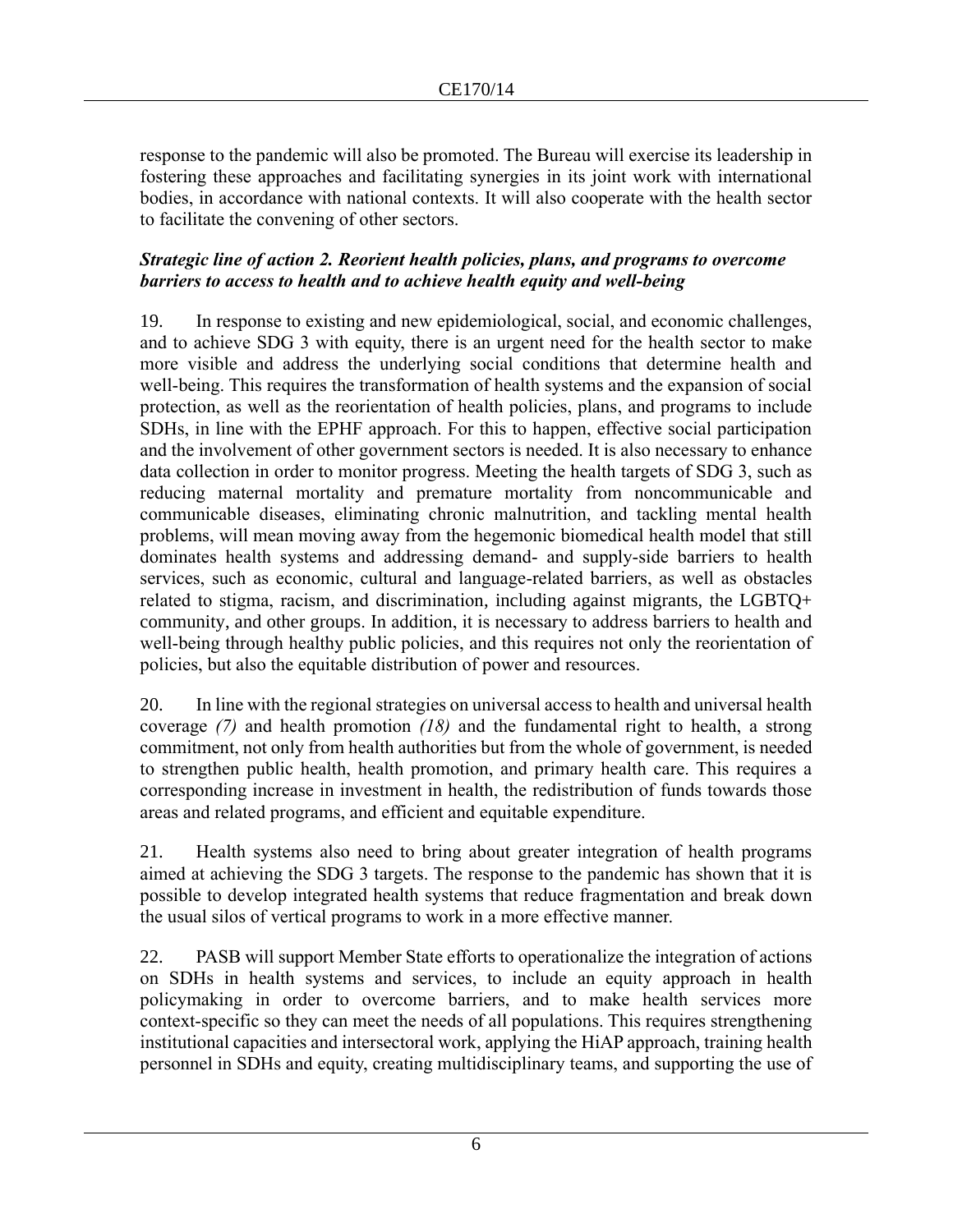effective tools such as Innov8<sup>9</sup> that have been used in several countries to integrate SDHs into programs *(45)*.

### *Strategic line of action 3. Strengthen and facilitate community participation and civil society engagement to achieve SDG 3*

23. The participation and empowerment of the community<sup>10</sup> and civil society throughout the entire cycle of policymaking, including policy formulation, planning, and evaluation, is crucial for achieving the goals of the 2030 Agenda and making progress towards a more equitable Region. Social participation<sup>11</sup> is also necessary for effective intersectoral action. This is particularly relevant for the health and public policies required to meet the SDG 3 targets. A long-lasting, respectful relationship with the community and civil society that fosters fruitful participation demands clear commitments from government, supported by legally binding instruments that promote transparency and empowerment. It is also important to strengthen the role of the community by empowering individuals and communities, increasing their autonomy, capacities and overall control.

24. Effective and significant participation demands that all people have an equal voice, regardless of the territory where they live, their ethnicity, gender, age, beliefs, social class, migration status, or disability status, paying special attention to groups in situations of vulnerability. The right to social participation has to be ensured through effective mechanisms and tools that provide opportunities for collective and individual involvement in decision-making processes. These mechanisms include public consultations, participation in the development of health plans, accountability, and intercultural dialogues, as well as formal spaces for social participation at the local and national levels. In addition, timely access to complete and accurate information is needed, through traditional media as well as through the responsible use of social media. At the same time, the existence of different participatory structures and models, and the importance of cultural appropriateness, must be acknowledged, as must inequalities in access to technology and the Internet. The Bureau will provide technical support to Member States in strengthening effective and meaningful social participation and the engagement of civil society through appropriate mechanisms.

<sup>9</sup> Innov8 is an approach for reviewing and reorienting national health programs to better address health inequities and leave no one behind. More information may be found at: https://www.who.int/publications/i/item/9789241511391.

<sup>&</sup>lt;sup>10</sup> Increasingly, communities may be defined not only geographically, but also as groups sharing similar values and interests, often through virtual means.

<sup>&</sup>lt;sup>11</sup> "Social participation" encompasses collective actions through which civil society and the organized community intervene and directly influence the organization, control, management, and supervision of institutions and the health system as a whole.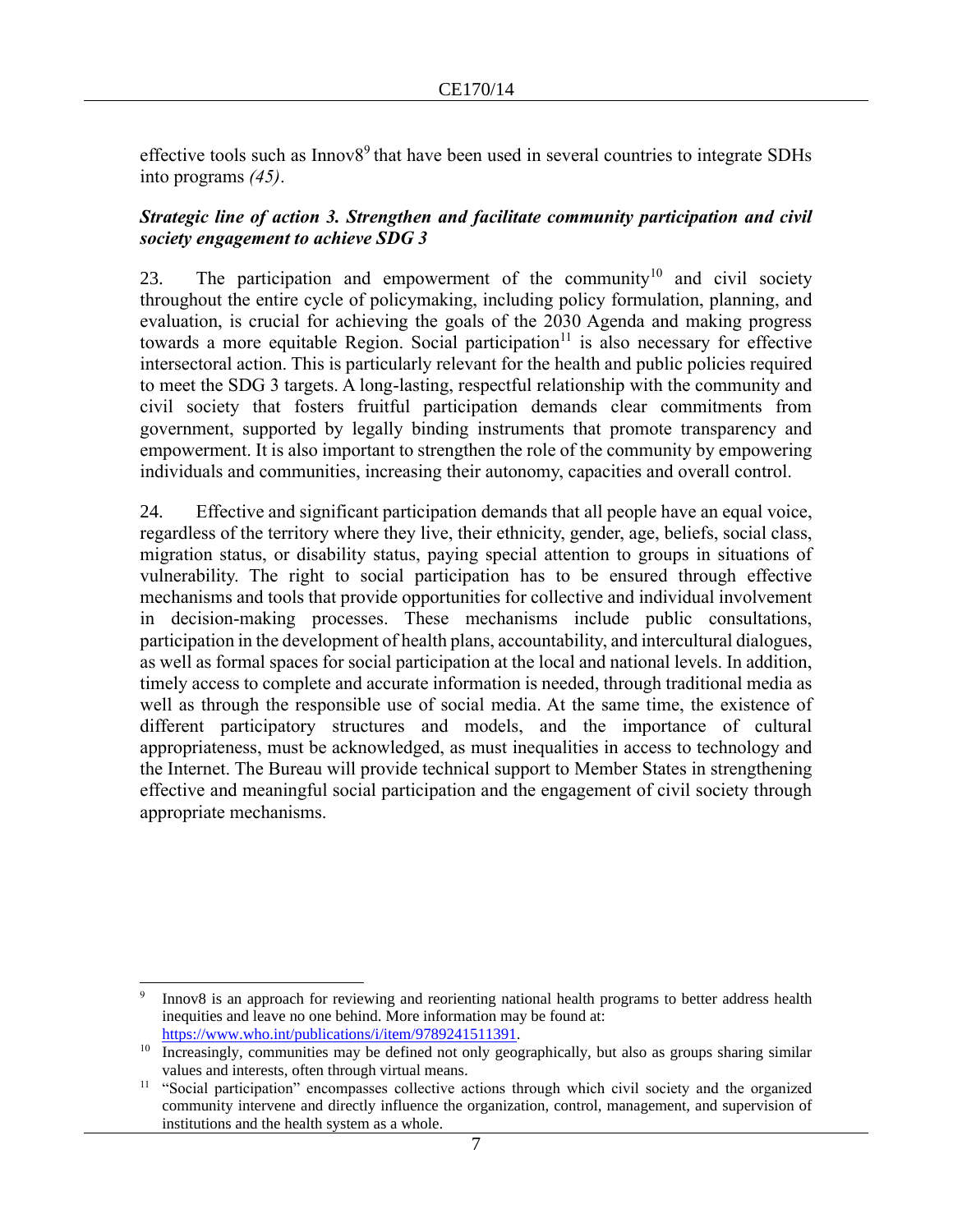### *Strategic line of action 4. Strengthen local governance to achieve SDG 3 with equity*

25. Local governments<sup>12</sup> are spaces for coordination and convergence between different sectors, public institutions, civil society organizations, academia, and the private sector. Therefore, it is important to strengthen the role of local governments for policymaking aimed at promoting health and well-being, reducing health inequities, and achieving SDG 3. Territories provide unique opportunities for innovation and intersectoral action for achieving the goals of the 2030 Agenda, which requires good local governance. Given that most of the population of the Americas lives in urban settings, urban health policies are critical, and the formulation of such policies is in line with previous commitments, such as those established in the Strategy and Plan of Action on Urban Health 2011-2021 *(46)*. In addition, it is necessary to attend to the specific needs of rural communities, many of them living in remote hard-to-access areas, with unequal investment and presence of the public sector. The realities of indigenous populations have to be considered, as well, recognizing their self-determination and the diversity of cultural perspectives on territorial governance. Lastly, strengthening local governance can also help respond to the health needs of populations affected by violence in many urban and rural territories.

26. Effective local government action needs to be accompanied by close coordination between the different levels of government: national, subnational, and local. The conditions and policies generated by national and subnational governments shape SDHs, thus influencing local governments' scope for action. Examples of potential areas of local action include building local competencies in areas such as urban planning, health promotion, and primary health care, as well as providing basic services. Local governments can contribute to the achievement of SDG 3 with equity, inter alia, by creating equitable, health-promoting public policies and convergent agendas in areas such as mobility, air quality, physical activity, and health. Local governments can also foster social participation and civil society engagement by using participatory assessments, supported by local epidemiological profiles and communication strategies that facilitate interventions in the places where people live, work, study, and play. In so doing, governments should consider that people's different realities and experiences contribute to differences in access to resources for health and differences in health outcomes.

27. Local governments can benefit from using tools *(47)* and strategies for "localizing" the SDGs and strengthening their capacities to work towards the achievement of SDG 3 by participating in existing healthy municipalities/cities networks in the Region and in city-to-city exchanges and by adopting practices for urban governance for health and well-being and other urban and rural health initiatives supported by the Bureau.

<sup>&</sup>lt;sup>12</sup> "Local government" refers to the processes and the institutional framework within a locality or community through which power and authority are exercised. Examples of local government structures include *municipios* (in some Latin American countries), counties, townships, municipalities, districts, municipal councils, and city/town/village councils (in Canada, some Caribbean countries, and the United States).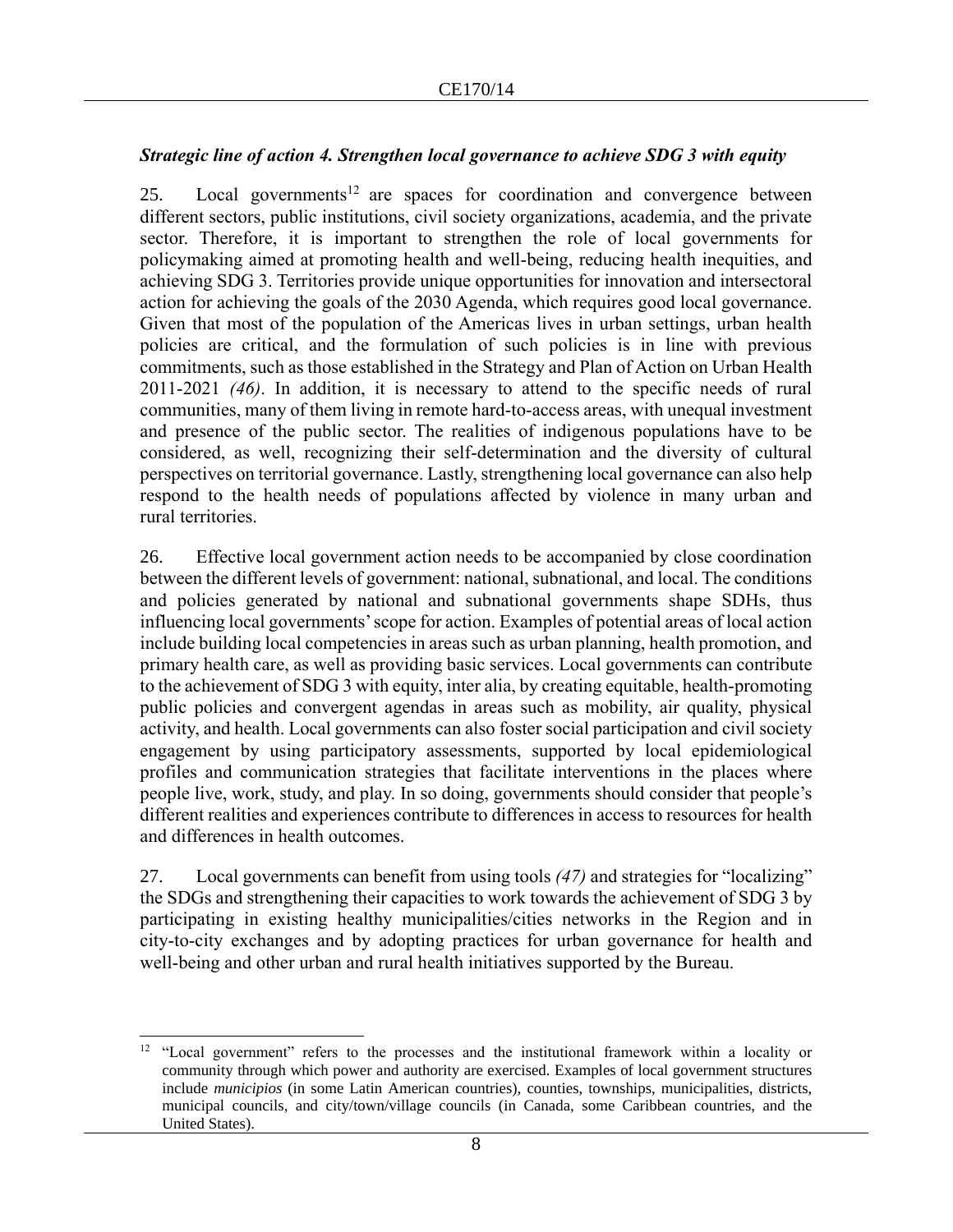### *Strategic line of action 5. Strengthen the monitoring and evaluation of progress towards the equitable attainment of SDG 3*

28. Achieving SDG 3 with an equity focus requires comprehensive and participatory monitoring and evaluation systems that include monitoring of health inequities and SDHs, together with intersectoral and interinstitutional evaluation of the effectiveness of interventions. The PAHO dashboard<sup>13</sup> for monitoring SDG 3 indicators and inequalities *(23)* can provide a platform for exchange and learning, but requires quality, timely, and comparable disaggregated data from countries. Other tools, such as the monitoring framework for universal health in the Americas *(48)* and the global health observatory *(49)* (particularly the universal health coverage index), may also be useful.

29. Timely and accurate information is necessary for decision-making at all levels and for adjusting policies, programs, and plans to address the needs of the population. The results of the monitoring system need to be presented in a manner that is useful to the various target groups, which will also facilitate intersectoral action and social participation. In addition, strengthening communication is key so that information is accessible and understandable for the population and for decision-making at the political level. In this context, health literacy training may be useful.

30. In order to develop and implement policies that address health inequities, monitoring systems need to go beyond averages, disaggregating health indicators by social variables such as income, education, ethnicity, gender, occupation, and social class, thus shedding light on the conditions that underlie inequities. To that end, information systems should include monitoring of SDHs in order to demonstrate the impact of the policies of other sectors on health, thereby further highlighting the interrelationship between the SDGs and strengthening the argument for intersectoral action. These systems become stronger when they are built in an intersectoral manner, since this approach makes it possible to obtain data from and engage in joint monitoring with the various sectors and administrative levels of government. It also helps to strengthen local capacities for monitoring. It is important to consider georeferencing tools that can help make health inequities in territories more visible and guide decision-making at the local level.

31. A monitoring and evaluation framework is essential for evaluating interventions and their impact on equity at the national, subnational, and local levels. To improve monitoring and evaluation processes, it is necessary to allocate time, resources, and skilled personnel. It is also necessary to use both process and results indicators and to employ innovative approaches such as participatory evaluation, community-based diagnoses, and the use of both qualitative and quantitative methods.

32. The Bureau will promote the strengthening of information systems in the Region and will provide support to enhance the health sector's capacity to systematically collect disaggregated, timely, quality, and comparable data and to monitor and evaluate the effectiveness of policies, plans, and programs to address SDHs and their impact on health

<sup>&</sup>lt;sup>13</sup> The PAHO dashboard for monitoring SDG 3 indicators and inequalities is an existing dashboard that can be used by Member States, although it is not designed specifically for the monitoring of this policy.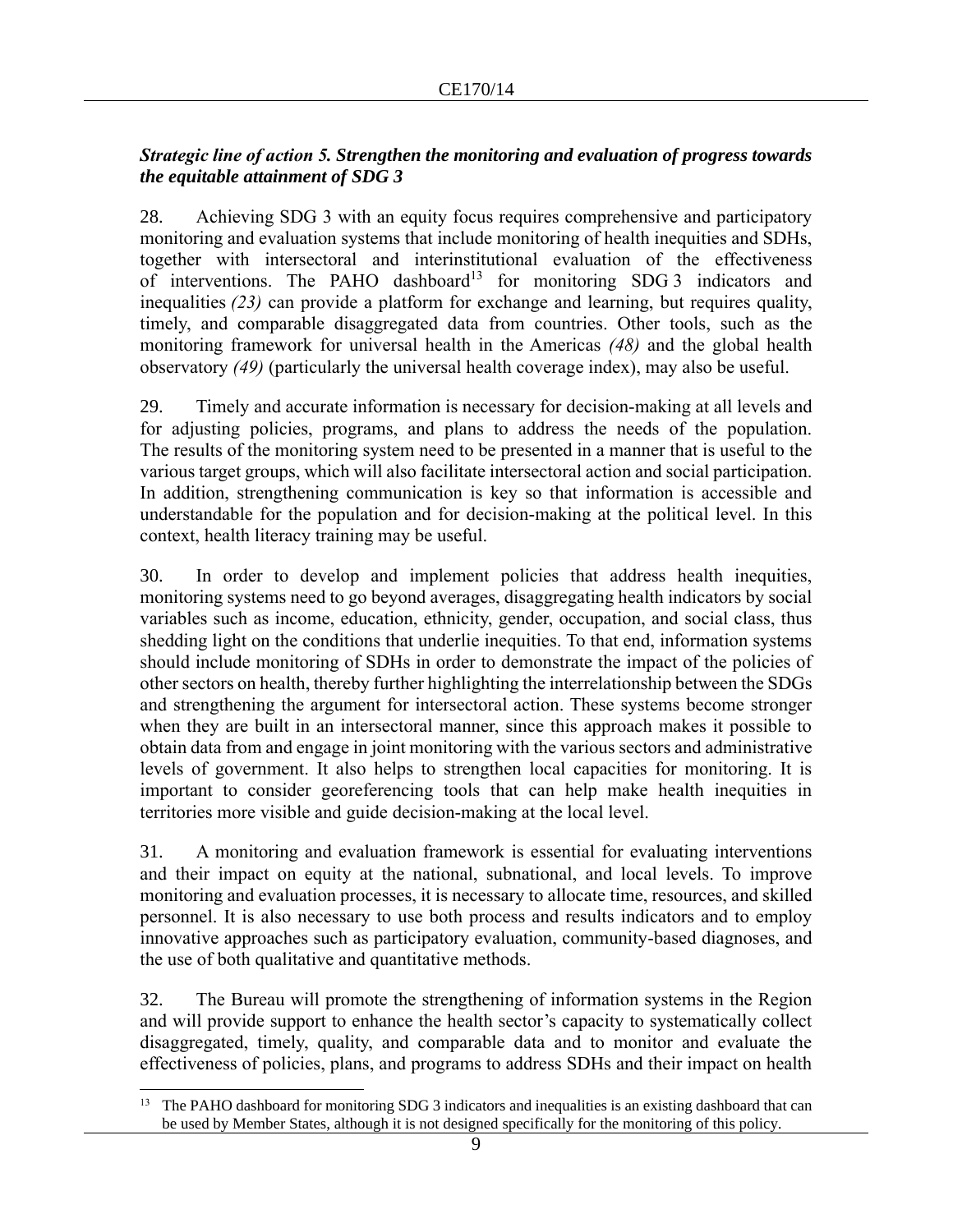equity. In addition, PASB will provide guidance on including SDHs into monitoring and evaluation systems. Finally, given the indivisibility of the 2030 Agenda, the Bureau will promote integrated systems that allow a common perspective on the progress made on the SDGs, using information from the various sectors and levels of government to guide context-specific intersectoral action.

### **Monitoring and Evaluation**

33. In 2027, the Bureau will present a progress report to the Governing Bodies, in which it will identify strengths and weaknesses in the policy's overall execution, lessons learned, and factors hindering progress. A final report will be presented in 2031.

### **Financial Implications**

34. It is expected that Member States will prioritize the allocation of resources toward the implementation of this policy for a post pandemic recovery with focus on equity. For the implementation of this policy, the Bureau will need to mobilize extra resources to support Member States to work with networks of experts and engage in formal collaboration with institutions, local governments, and civil society, strengthening current initiatives and taking advantage of existing capacities in Member States (see Annex B).

### **Action by the Executive Committee**

35. The Executive Committee is requested to review the information presented in this document, provide any comments it deems pertinent, and consider approving the proposed resolution presented in Annex A.

## **References**

- 1. World Health Organization. Closing the gap in a generation: health equity through action on the social determinants of health. Final Report of the Commission on Social Determinants of Health [Internet]. Commission on Social Determinants of Health (2008). Geneva: World Health Organization; 2015 [cited 2021 Nov 2]. Available from: [https://apps.who.int/iris/handle/10665/69832.](https://apps.who.int/iris/handle/10665/69832)
- 2. World Health Organization. Reducing health inequities through action on the social determinants of health [Internet]. 62nd World Health Assembly; 2009 May 18-22; Geneva. Geneva: WHO; 2009 (Resolution WHA62.14) [cited 2021 Nov 2]. Available from: [https://apps.who.int/iris/handle/10665/2257.](https://apps.who.int/iris/handle/10665/2257)
- 3. World Health Organization. Rio Political Declaration on Social Determinants of Health [Internet]. World Conference on Social Determinants of Health; 2011 Oct 19-21; Rio de Janeiro. Geneva: WHO; 2011 [cited 2021 Nov 2]. Available from: https://www.who.int/publications/m/item/rio-political-declarationon-social-determinants-of-health.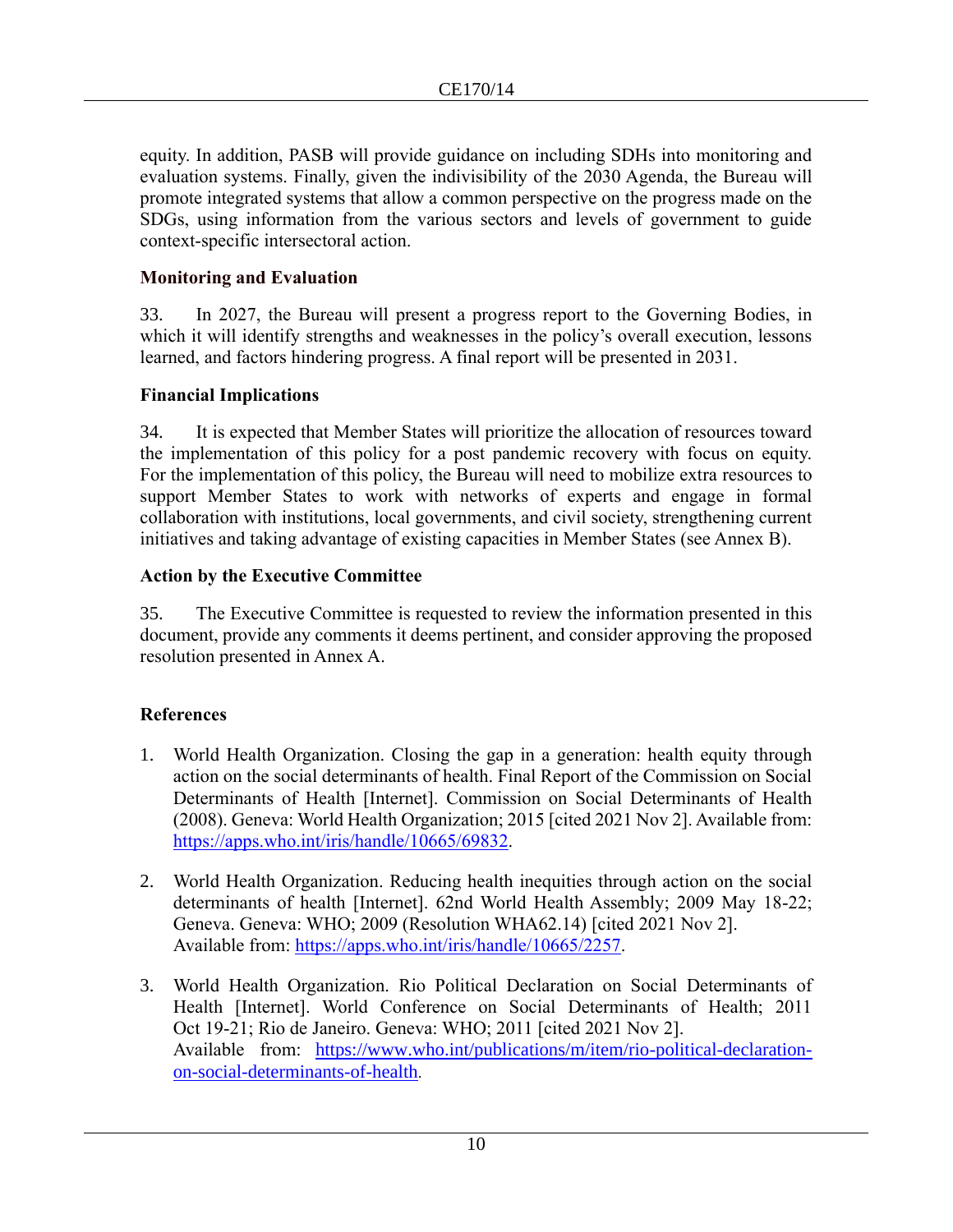- 4. United Nations. COVID-19 and human rights: we are all in this together [Internet]. New York: United Nations; 2020 [cited 2022 Jan 31]. Available from: [https://www.un.org/sites/un2.un.org/files/un\\_policy\\_brief\\_on\\_human\\_rights\\_and\\_co](https://www.un.org/sites/un2.un.org/files/un_policy_brief_on_human_rights_and_covid_23_april_2020.pdf) vid 23 april 2020.pdf.
- 5. Pan American Health Organization. Just societies: health equity and dignified lives [Internet]. Report of the Commission of the Pan American Health Organization on Equity and Health Inequalities in the Americas. Washington, DC: PAHO; 2018 [cited 2021 Nov 18]. Available from: [http://iris.paho.org/xmlui/handle/123456789/49505.](http://iris.paho.org/xmlui/handle/123456789/49505)
- 6. Pan American Health Organization. Universal health in the 21st century: 40 years of Alma-Ata. Report of the High-Level Commission [Internet]. Revised edition. Washington, DC: PAHO; 2019 [cited 2022 Feb 21]. Available from: [https://iris.paho.org/bitstream/handle/10665.2/50960/9789275120774\\_eng.pdf.](https://iris.paho.org/bitstream/handle/10665.2/50960/9789275120774_eng.pdf)
- 7. Pan American Health Organization. Strategy for universal access to health and universal health coverage [Internet]. 53rd Directing Council of PAHO, 66th Session of the Regional Committee of WHO for the Americas; 2014 Sep 29-Oct 3; Washington, DC. Washington, DC: PAHO; 2014 (Document CD53/5, Rev. 2) [cited 2021 Nov 18]. Available from: [https://iris.paho.org/bitstream/handle/10665.2/28276/CD53-5-%20e.pdf.](https://iris.paho.org/bitstream/handle/10665.2/28276/CD53-5-%20e.pdf)
- 8. Pan American Health Organization. Gender equality policy [Internet]. 46th Directing Council of PAHO, 57th Session of the Regional Committee of WHO for the Americas; 2005 Sep 26-30; Washington, DC. Washington, DC; PAHO; 2005 (Document CD46/12) [cited 2021 Nov 18]. Available from: [https://www3.paho.org/english/GOV/CD/cd46-12-e.pdf.](https://www3.paho.org/english/GOV/CD/cd46-12-e.pdf)
- 9. Pan American Health Organization. Policy on ethnicity and health [Internet]. 29th Pan American Sanitary Conference, 69th Session of the Regional Committee of WHO for the Americas, 2017 Sept 25-29; Washington, DC. Washington, DC: PAHO; 2017 (Document CSP29/7, Rev. 1) [cited 2021 Nov 18]. Available from: [https://www3.paho.org/hq/index.php?option=com\\_docman&view=download&categ](https://www3.paho.org/hq/index.php?option=com_docman&view=download&categor%20y_slug=29-en-9249&alias=42013-csp29-7-e-013&Itemid=270&lang=en) [or%20y\\_slug=29-en-9249&alias=42013-csp29-7-e-013&Itemid=270&lang=en.](https://www3.paho.org/hq/index.php?option=com_docman&view=download&categor%20y_slug=29-en-9249&alias=42013-csp29-7-e-013&Itemid=270&lang=en)
- 10. Pan American Health Organization. Strategy and Plan of Action on Ethnicity and Health 2019-2025 [Internet]. 57th Directing Council of PAHO, 71st Session of the Regional Committee of WHO for the Americas; Washington, DC; 2019 Sep 30–Oct 4; Washington, DC. Washington, DC: PAHO; 2019 (Document CD57/13, Rev. 1) [cited 2022 Jan 31]. Available from: [https://iris.paho.org/handle/10665.2/51744.](https://iris.paho.org/handle/10665.2/51744)
- 11. World Health Organization. Global action plan for healthy lives and well-being for all [Internet]. Geneva: WHO; 2019 [cited 2022 Feb 21]. Available from: [https://www.who.int/publications/i/item/WHO-DGO-GAP-19-1.](https://www.who.int/publications/i/item/WHO-DGO-GAP-19-1)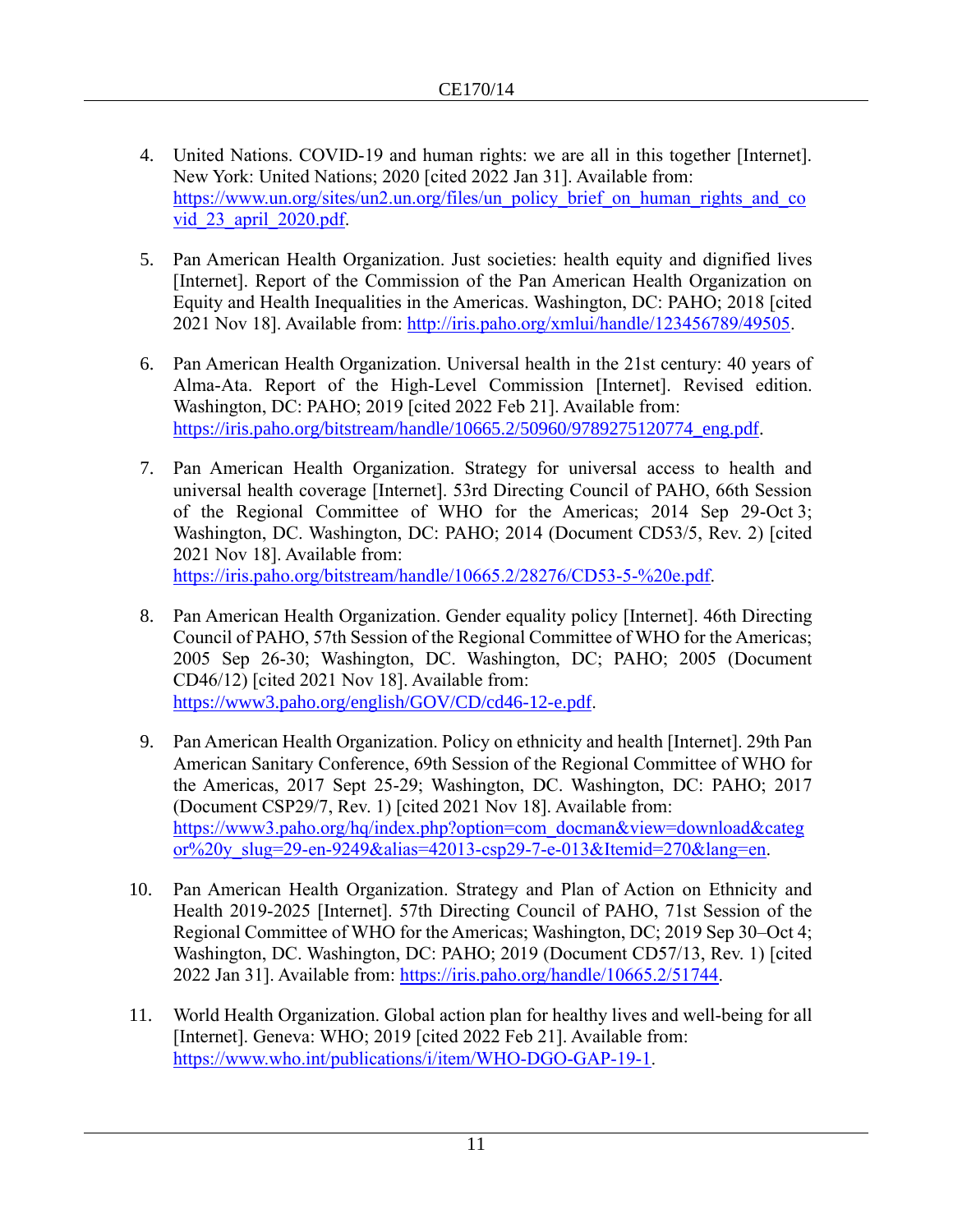- 12. Pan American Health Organization. Strategy for building resilient health systems and post-COVID-19 pandemic recovery to sustain and protect public health gains [Internet]. 59th Directing Council of PAHO, 73rd Session of the Regional Committee of WHO for the Americas; 2021 Sep 20-24; Washington, DC. Washington, DC: PAHO; 2021 (Document CD59/11) [cited 2022 Feb 21]. Available from: https://www.paho.org/en/documents/cd5911-strategy-building-resilient-healthsystems-and-post-covid-19-pandemic-recovery.
- 13. Pan American Health Organization. Addressing the Causes of Disparities in Health Services Access and Utilization for Lesbian, Gay, Bisexual and Trans (LGBT) persons [Internet]. 52nd Directing Coundil of PAHO, 65th Session of the Regional Committee of WHO for the Americas; 2013 Sept 30-Oct 4; Washington, DC. Washington, DC: PAHO (Resolution CD52.R6 2013) [cited 2022 Mar 31]. Available from: [https://iris.paho.org/handle/10665.2/4434.](https://iris.paho.org/handle/10665.2/4434)
- 14. United Nations. Our common agenda report of the Secretary-General [Internet]. New York: United Nations; 2021 [cited 2022 Feb 25]. Available from: [https://www.un.org/en/content/common-agenda-report/assets/pdf/Common\\_Agenda\\_](https://www.un.org/en/content/common-agenda-report/assets/pdf/Common_Agenda_Report_English.pdf) [Report\\_English.pdf.](https://www.un.org/en/content/common-agenda-report/assets/pdf/Common_Agenda_Report_English.pdf)
- 15. World Health Organization. Social determinants of health [Internet]. 74th World Health Assembly; 2021 May 31-Jun 1; Geneva. Geneva: WHO; 2021 (Resolution WHA74.16) [cited 2021 Nov 2]. Available from: [https://apps.who.int/gb/ebwha/pdf\\_files/WHA74/A74\\_R16-en.pdf.](https://apps.who.int/gb/ebwha/pdf_files/WHA74/A74_R16-en.pdf)
- 16. Pan American Health Organization. Sustainable Health Agenda for the Americas 2018-2030: a call to action for health and well-being in the region [Internet]. 29th Pan American Sanitary Conference, 69th Session of the Regional Committee of WHO for the Americas; Washington, DC. Washington, DC: PAHO; 2017 (Document CSP29/6, Rev. 3) [cited 2021 Nov 2]. Available from: [http://iris.paho.org/xmlui/handle/123456789/49170.](http://iris.paho.org/xmlui/handle/123456789/49170)
- 17. Pan American Health Organization. Strategic Plan of the Pan American Health Organization 2020-2025: Equity at the Heart of Health [Internet]. 57th Directing Council of PAHO, 71st Session of the Regional Committee of WHO for the Americas; 2019 Sep 30-Oct 4; Washington, DC. Washington, DC: PAHO; 2019 *(Official Document 359)* [cited 2021 Nov 2]. Available from: [https://iris.paho.org/bitstream/handle/10665.2/52473/9789275173619\\_eng.pdf.](https://iris.paho.org/bitstream/handle/10665.2/52473/9789275173619_eng.pdf)
- 18. Pan American Health Organization. Strategy and plan of action on health promotion within the context of the Sustainable Development Goals 2019-2030 [Internet]. 57th Directing Council of PAHO, 71st Session of the Regional Committee of WHO for the Americas; 2019 Sep 30-Oct 4; Washington, DC. Washington, DC: PAHO; 2019 (Document CD57/10) [cited 2021 Nov 18]. Available from: [https://iris.paho.org/handle/10665.2/51618.](https://iris.paho.org/handle/10665.2/51618)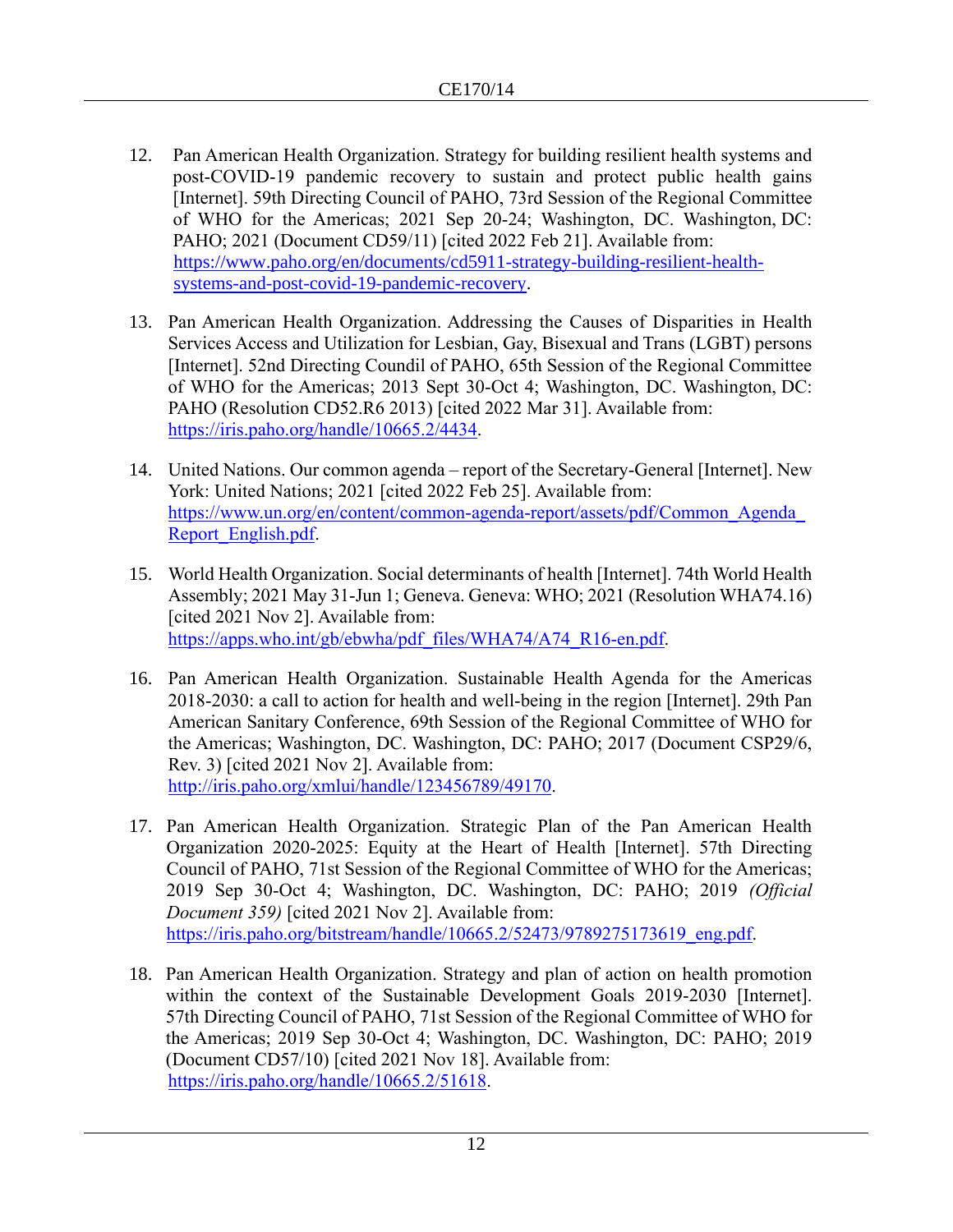- 19. Pan American Health Organization. Dashboard for monitoring SDG-3 indicators and their inequalities [Internet] [cited 2022 Jan 31]. Available from: [https://www3.paho.org/ods3/en/monitoring-and-analysis/#tab-a.](https://www3.paho.org/ods3/en/monitoring-and-analysis/#tab-a)
- 20. International Center for Equity in Health, Federal University of Pelotas, Brazil. Equity Dashboard [Internet] [cited 2022 Feb 1]. Available from: [https://www.equidade.org/dashboard.](https://www.equidade.org/dashboard)
- 21. International Council for Science. A Guide to SDG Interactions: from Science to Implementation [Internet]. Paris: International Council for Science; 2017. [cited 2021 Dec 23]. Available from: [https://council.science/wp-content/uploads/2017/05/SDGs-Guide-to-Interactions.pdf.](https://council.science/wp-content/uploads/2017/05/SDGs-Guide-to-Interactions.pdf)
- 22. Hughes, BB, Hanna T, McNeil K, Bohl DK, Moyer JD. Pursuing the Sustainable Development Goals in a World Reshaped by COVID-19 [Internet]. Denver and New York: Frederick S. Pardee Center for International Futures and United Nations Development Programme; 2021 [cited 2021 Dec 23] Available from: [https://korbel.du.edu/sites/default/files/2021-12/Pursuing%20the%20Sustainable%20Dev](https://korbel.du.edu/sites/default/files/202112/Pursuing%20the%20Sustainable%20Development%20Goals%20in%20a%20World%20Reshaped%20by%20COVID19.pdf) [elopment%20Goals%20in%20a%20World%20Reshaped%20by%20COVID-19.pdf.](https://korbel.du.edu/sites/default/files/202112/Pursuing%20the%20Sustainable%20Development%20Goals%20in%20a%20World%20Reshaped%20by%20COVID19.pdf)
- 23. Viana CM, Freire D, Abrantes P, Rocha J, Pereira P. Agricultural land systems importance for supporting food security and sustainable development goals: a systematic review. Sci Total Environ [Internet]. 2022 Feb 1;806(Pt 3):150718. Epub 2021 Oct 2 [cited 2021 Dec 23 ]. Available from: [https://www.sciencedirect.com/science/article/pii/S004896972105796X.](https://www.sciencedirect.com/science/article/pii/S004896972105796X)
- 24. Nilsson, M, Chisholm, E, Griggs, D. et al. Mapping interactions between the Sustainable Development Goals: lessons learned and ways forward. Sustainability Science [Internet]. 2018;13(6):1489–1503 [cited 2021 Dec 23]. Available from: [https://doi.org/10.1007/s11625-018-0604-z.](https://doi.org/10.1007/s11625-018-0604-z)
- 25. Pradhan P, Costa L, Rybski D, Lucht W, Kropp, JP. A systematic study of Sustainable Development Goal (SDG) interactions. Earth's Future [Internet]. 2017;5(11):1169–79 [cited 2021 Dec 23]. Available from: [https://doi.org/10.1002/2017ef000632.](https://doi.org/10.1002/2017ef000632)
- 26. Doyle MW, Stiglitz JE. Eliminating extreme inequality: a sustainable development goal, 2015–2030. Ethics & International Affairs [Internet]. 2014;28(1):5–13 [cited 2021 Dec 23]. Available from: [https://doi.org/10.1017/S0892679414000021.](https://doi.org/10.1017/S0892679414000021)
- 27. Abidoye B, Felix J, Kapto S, Patterson L. Leaving No One Behind: Impact of COVID-19 on the Sustainable Development Goals (SDGs) [Internet]. New York and Denver: United Nations Development Programme and Frederick S. Pardee Center for International Futures; 2021. [cited 2021 Dec 23]. Available from: https://sdgintegration.undp.org/sites/default/files/Leaving No One Behind, COVID impact on the SDGs second flagship.pdf.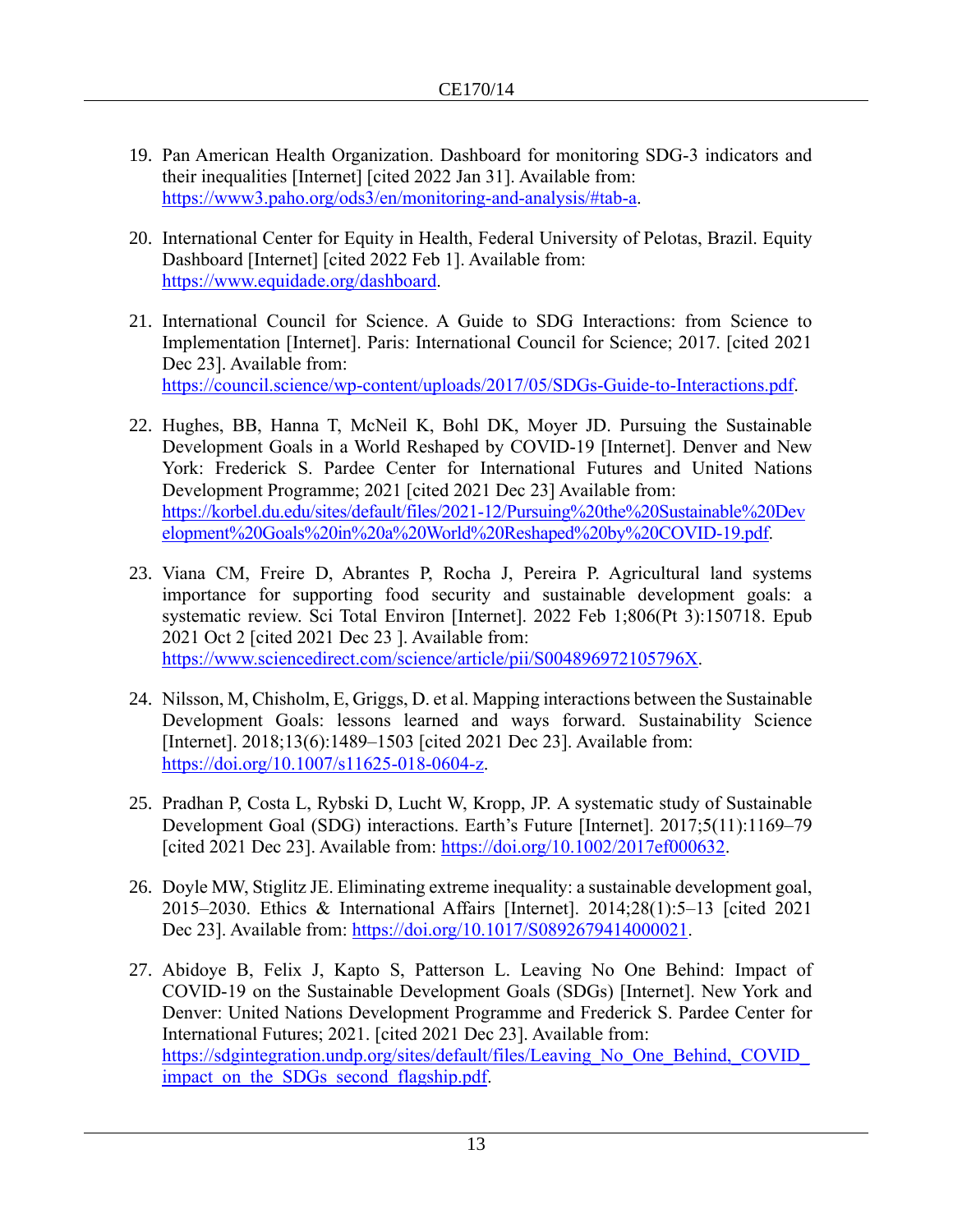- 28. Economic Commission for Latin America and the Caribbean (ECLAC). Social Panorama of Latin America 2021 [Internet]. Santiago: ECLAC; 2022 (Document (LC/PUB.2021/17-P) [cited 2022 Feb 1]. Available from: [https://www.cepal.org/en/publications/47719-social-panorama-latin-america-2021.](https://www.cepal.org/en/publications/47719-social-panorama-latin-america-2021)
- 29. Economic Commission for Latin America and the Caribbean and Pan American Health Organization. Health and the economy: a convergence needed to address COVID-19 and retake the path of sustainable development in Latin America and the Caribbean [Internet]. Santiago: ECLAC; 2020 [cited 2022 Feb 1]. Available from: [https://iris.paho.org/handle/10665.2/52535.](https://iris.paho.org/handle/10665.2/52535)
- 30. Nivette, AE, Zahnow, R, Aguilar, R et al. A global analysis of the impact of COVID-19 stay-at-home restrictions on crime. Nature Human Behaviour [Internet]. 2021;5(7):868–877 [cited 2022 Jan 5]. Available from: [https://doi.org/10.1038/s41562-021-01139-z.](https://doi.org/10.1038/s41562-021-01139-z)
- 31. Wang Q, Huang R. The impact of COVID-19 pandemic on Sustainable Development Goals – a survey. Environmental Research [Internet]. 2021;202:111637 [cited 2022 Jan 5]. Available from: [https://doi.org/10.1016/j.envres.2021.111637.](https://doi.org/10.1016/j.envres.2021.111637)
- 32. Muntaner C, Solar O, Vanroelen C, Martínez JM, Vergara M, Santana V, Castedo A, Kim IH, Benach J; EMCONET Network. Unemployment, informal work, precarious employment, child labor, slavery, and health inequalities: pathways and mechanisms [Internet]. Int J Health Serv. 2010;40(2):281-95 [cited 2021 Dec 23]. Available from: [https://doi.org/10.2190%2FHS.40.2.h.](https://doi.org/10.2190%2FHS.40.2.h)
- 33. Economic Commission for Latin America and the Caribbean (ECLAC). Economic survey of Latin America and the Caribbean 2021: labour dynamics and employment policies for sustainable and inclusive recovery beyond the COVID-19 crisis [Internet]. Santiago: ECLAC; 2021 [cited 2022 Jan 5]. Available from: [https://repositorio.cepal.org/bitstream/handle/11362/47193/10/S2100607\\_en.pdf.](https://repositorio.cepal.org/bitstream/handle/11362/47193/10/S2100607_en.pdf)
- 34. Pan American Health Organization. Guidance for implementing nonpharmacological public health measures in populations in situations of vulnerability in the context of COVID-19 [Internet]. Washington, DC: PAHO; 2020 [cited 2022 Feb 1]. Available from: [https://iris.paho.org/handle/10665.2/53078.](https://iris.paho.org/handle/10665.2/53078)
- 35. World Health Organization. COVID-19 and the social determinants of health and health equity: evidence brief [Internet]. Geneva: World Health Organization; 2021. December 2021 [cited 2021 Dec 23]. Available from: [https://www.who.int/publications/i/item/9789240038387.](https://www.who.int/publications/i/item/9789240038387)
- 36. Pan American Health Organization. Round two of the national survey on the continuity of essential health services during the COVID-19 pandemic, February – March 2021 [Internet]. Washington, DC: PAHO; 2021 [cited 2022 Feb 1]. Available from: [https://iris.paho.org/handle/10665.2/55060.](https://iris.paho.org/handle/10665.2/55060)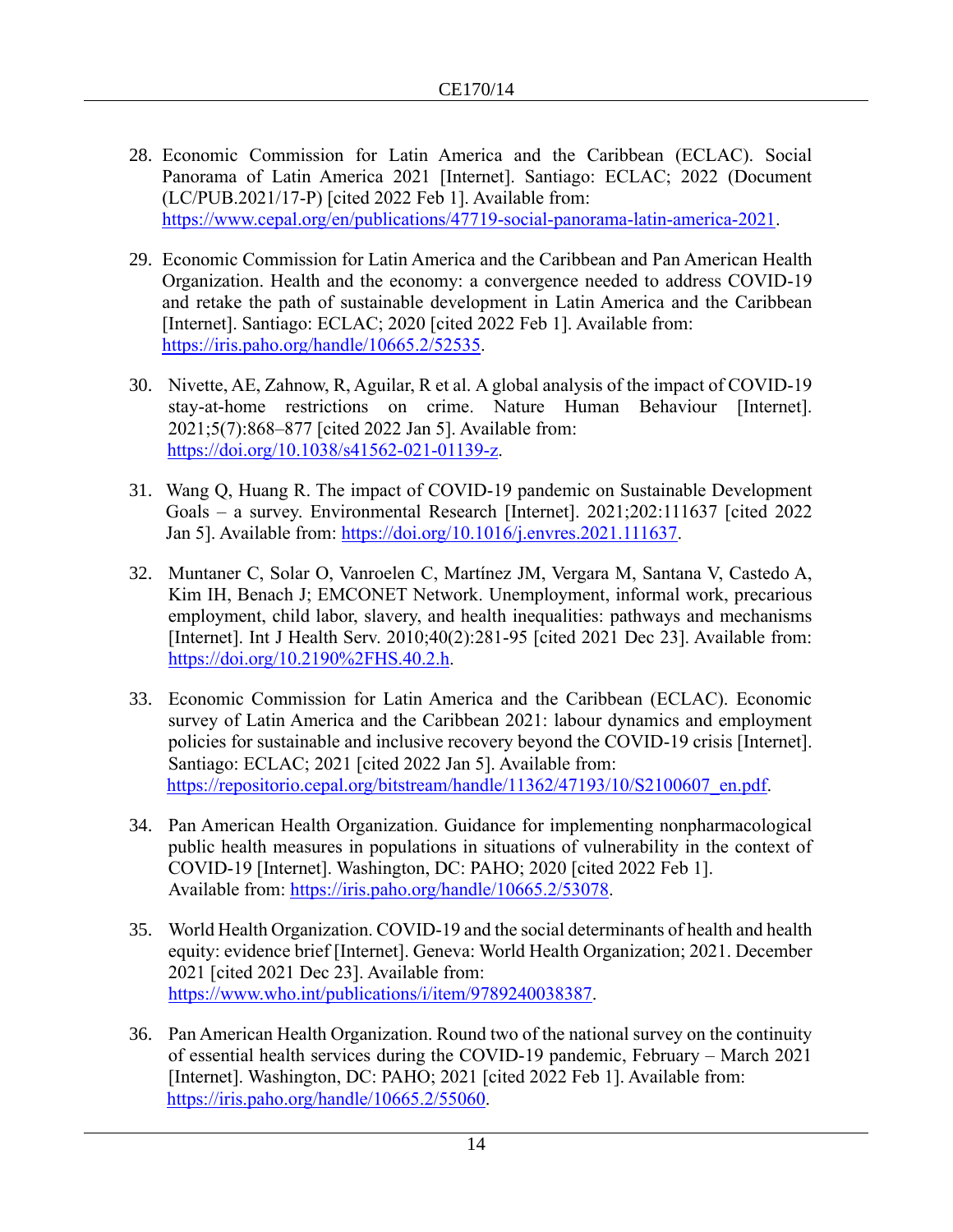- 37. Pan American Health Organization. Gendered Health Analysis: COVID-19 in the Americas [Internet]. Washington, DC: PAHO; 2021 [cited 2022 Mar 31]. Available from: [https://iris.paho.org/handle/10665.2/55432.](https://iris.paho.org/handle/10665.2/55432)
- 38. Bispo Júnior JP, Brito Morais M. Community participation in the fight against COVID-19: between utilitarianism and social justice. Cadernos de saúde pública [Internet]. 2020; 36(8): e00151620 [cited 2022 Jan 5]. Available from: [https://pubmed.ncbi.nlm.nih.gov/32756764/.](https://pubmed.ncbi.nlm.nih.gov/32756764/)
- 39. Economic Commission for Latin America and the Caribbean (ECLAC). Resilient institutions for a transformative post-pandemic recovery in Latin America and the Caribbean: inputs for discussion [Internet]. Santiago: ECLAC; 2021 (Document LC/CRP.18/3) [cited 2022 Jan 5]. Available from: [https://repositorio.cepal.org/bitstream/handle/11362/47317/1/S2100382\\_en.pdf.](https://repositorio.cepal.org/bitstream/handle/11362/47317/1/S2100382_en.pdf)
- 40. Bambra C, Riordan R, Ford J, Matthews F. The COVID-19 pandemic and health inequalities. Journal of Epidemiology and Community Health [Internet]. 2020;74(11):964–8 [cited 2022 Jan 5]. Available from: [http://dx.doi.org/10.1136/jech-2020-214401.](http://dx.doi.org/10.1136/jech2020214401)
- 41. Farre A, Rapley T. The new old (and old new) medical model: four decades navigating the biomedical and psychosocial understandings of health and illness. Healthcare [Internet]. 2017 Nov  $18;5(4):88$  [cited 2022 Jan 5]. Available from: [https://doi.org/10.3390/healthcare5040088.](https://doi.org/10.3390/healthcare5040088)
- 42. Bryson JM, Crosby BC, Stone MM. Designing and implementing cross-sector collaborations: needed and challenging. Public Administration Review [Internet]. 2015; 75(5):647-663 [cited 2022 Jan 5]. Available from: [https://doi.org/10.1111/puar.12432.](https://doi.org/10.1111/puar.12432)
- 43. Pan American Health Organization. The essential public health functions in the Americas: a renewal for the 21st century. Conceptual framework and description [Internet]. Washington, DC: Pan American Health Organization; 2020 [cited 2022 Feb 1]. Available from: [https://iris.paho.org/handle/10665.2/53124.](https://iris.paho.org/handle/10665.2/53124)
- 44. Nunes AR, Lee K, O'Riordan T. The importance of an integrating framework for achieving the Sustainable Development Goals: the example of health and well-being BMJ Global Health [Internet]. 2016;1:e000068 [cited 2022 Jan 5]. Available from: [http://dx.doi.org/10.1136/bmjgh-2016-000068.](http://dx.doi.org/10.1136/bmjgh2016000068)
- 45. Solar O, Frenz P. Lessons from Chile's use of system-level theory of change to implement a policy redesign process to address health inequities. New Directions for Evaluation. 2017; (154):101–113.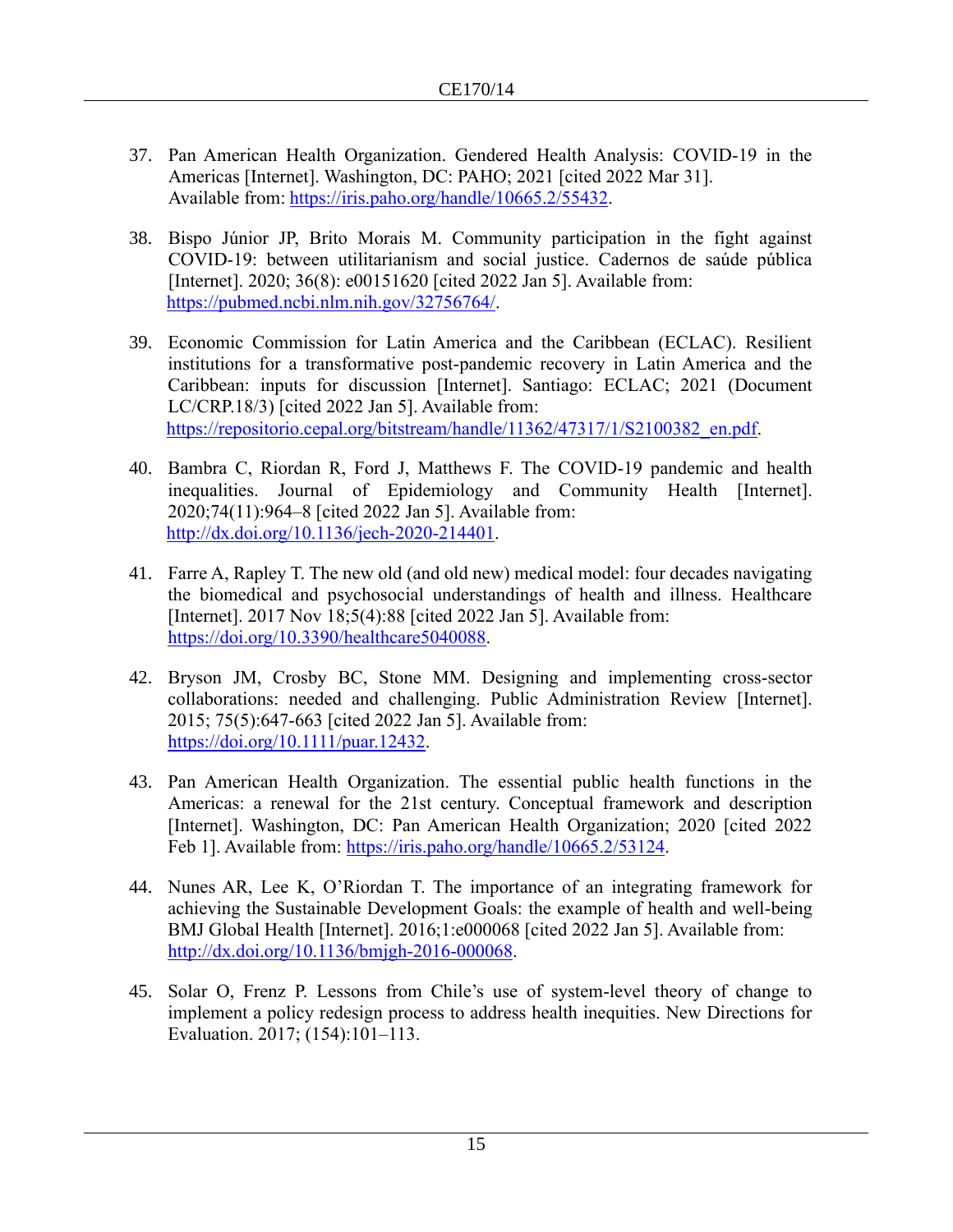- 46. Pan American Health Organization. Strategy and plan of action on urban health [Internet]. 51st Directing Council of PAHO, 63rd Session of the Regional Committee of WHO for the Americas; 2011 September 26–30; Washington, DC. Washington, DC: PAHO; 2011 (Document CD51/5) [cited 2022 Jan 5]. Available from: [https://www.paho.org/hq/dmdocuments/2011/CD51-5-e.pdf.](https://www.paho.org/hq/dmdocuments/2011/CD51-5-e.pdf)
- 47. Local 2030 Localizing the SDGs. Toolbox [Internet]. [cited 2022 Feb 10]. Available from: [https://www.local2030.org/discover-tools.](https://www.local2030.org/discover-tools)
- 48. Pan American Health Organization. Monitoring Framework for Universal Health in the Americas [Internet]. 2021 [cited 2022 Feb 25]. Available from: [https://iris.paho.org/bitstream/handle/10665.2/53918/9789275122709\\_eng.pdf.](https://iris.paho.org/bitstream/handle/10665.2/53918/9789275122709_eng.pdf)
- 49. World Health Organization. Global Health Observatory [Internet] [cited 2022 Feb 25]. Available from: [https://www.who.int/data/gho.](https://www.who.int/data/gho)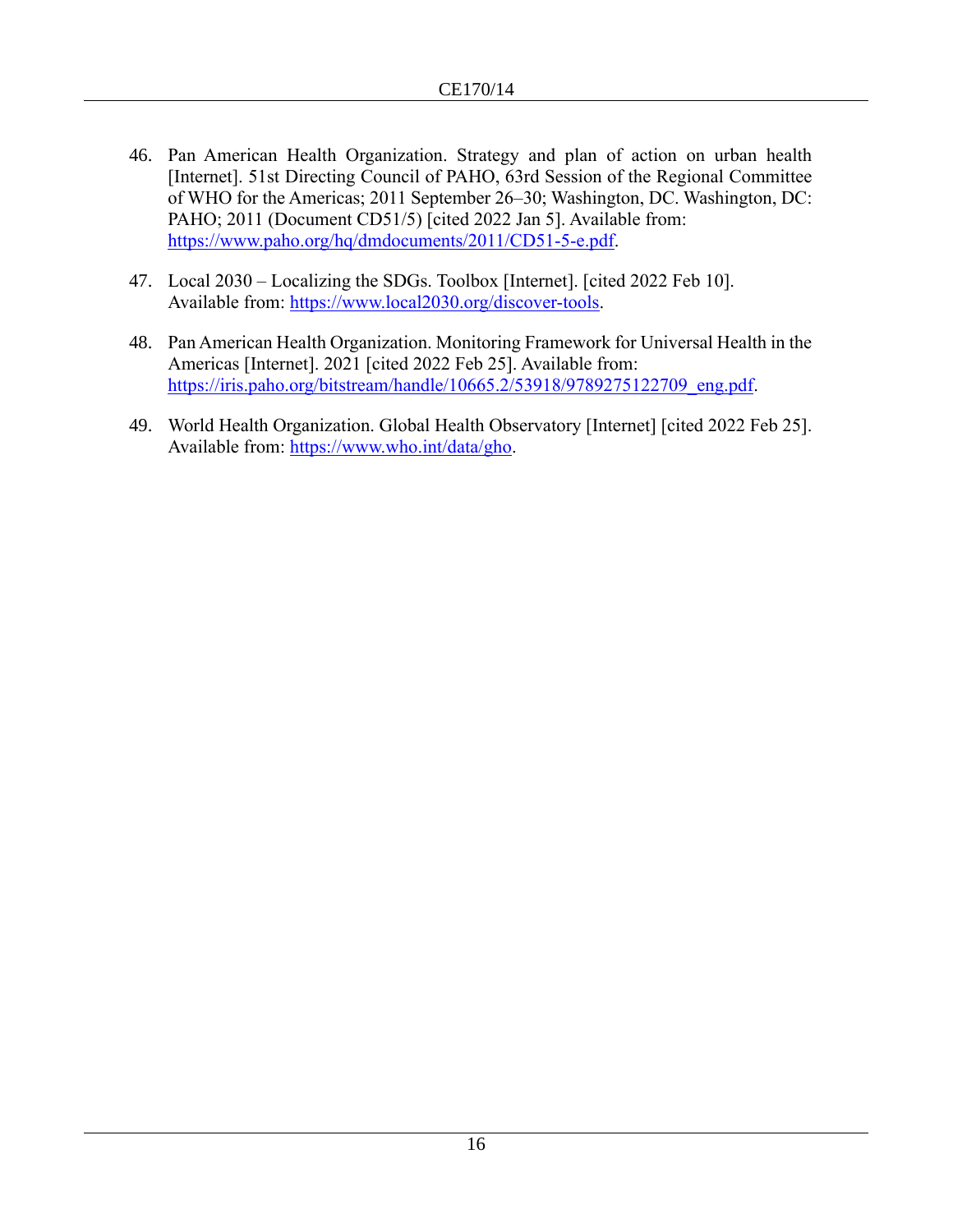



# **170th SESSION OF THE EXECUTIVE COMMITTEE**

*Washington, D.C., USA (hybrid session), 20-24 June 2022*

CE170/14 Annex A Original: English

# *PROPOSED RESOLUTION*

### **POLICY FOR RECOVERING PROGRESS TOWARD THE SUSTAINABLE DEVELOPMENT GOALS WITH EQUITY THROUGH ACTION ON THE SOCIAL DETERMINANTS OF HEALTH AND INTERSECTORAL WORK**

### *THE 170th SESSION OF THE EXECUTIVE COMMITTEE***,**

(PP1) Having reviewed the proposed *Policy for Recovering Progress toward the Sustainable Development Goals with Equity through Action on the Social Determinants of Health and Intersectoral Work* (Document CE170/14), which sets out the approach of the Pan American Health Organization (PAHO) and a strategic framework for achieving the goals of the 2030 Agenda for Sustainable Development with equity,

### *RESOLVES:*

(OP).1 To recommend that the 30th Pan American Sanitary Conference adopt a resolution in the following terms:

### **POLICY FOR RECOVERING PROGRESS TOWARD THE SUSTAINABLE DEVELOPMENT GOALS WITH EQUITY THROUGH ACTION ON THE SOCIAL DETERMINANTS OF HEALTH AND INTERSECTORAL WORK**

### *THE 30th PAN AMERICAN SANITARY CONFERENCE***,**

(PP1) Having considered the *Policy for Recovering Progress toward the Sustainable Development Goals with Equity through Action on the Social Determinants of Health and Intersectoral Work* (Document CSP30/\_\_);

(PP2) Bearing in mind Member States' commitments to the achievement of the goals of the 2030 Agenda for Sustainable Development, which provides a powerful framework for improving health and equity;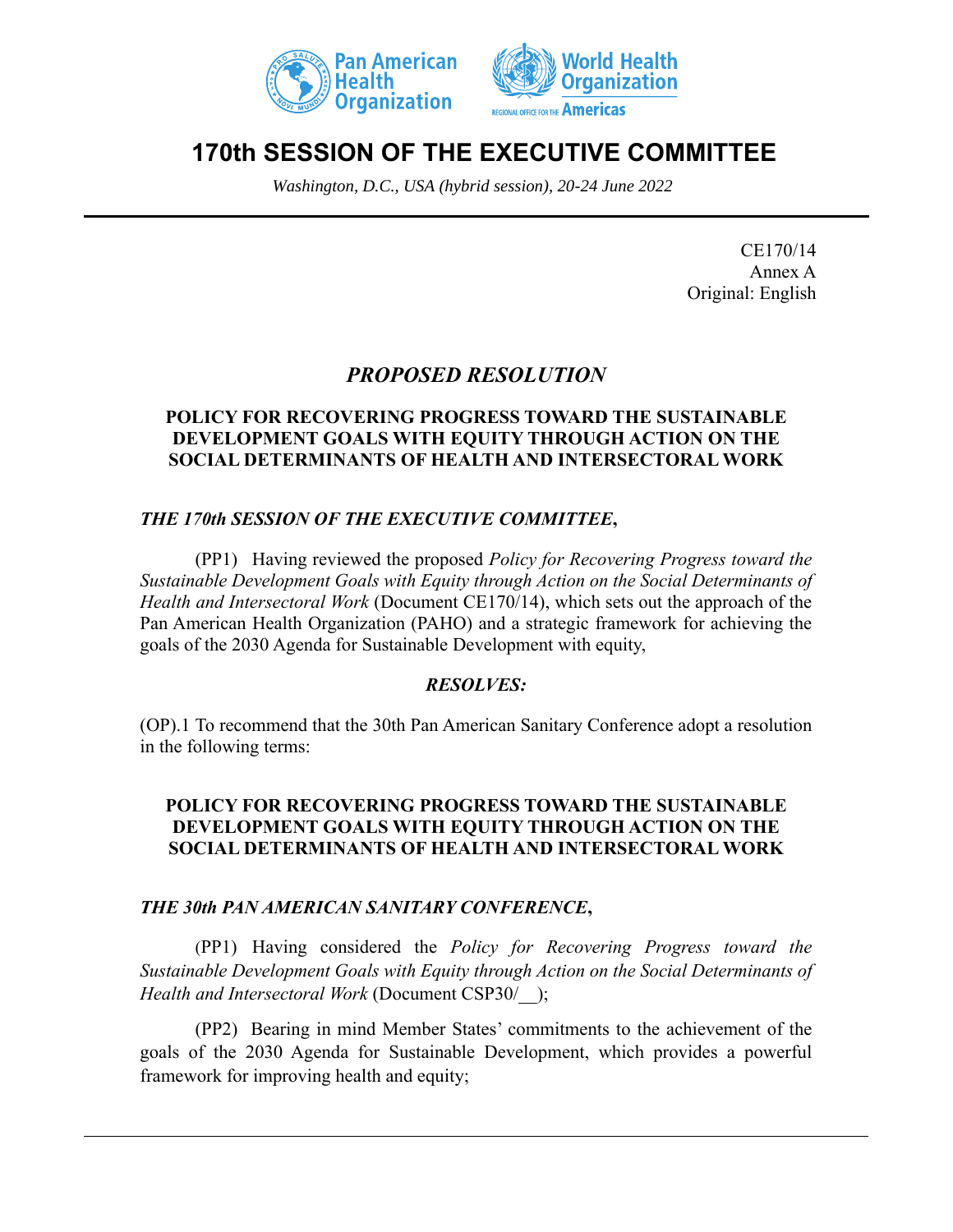(PP3) Recognizing that the Region of the Americas is not on track to achieve the goals of the 2030 Agenda, including Sustainable Development Goal 3 ("Ensure healthy lives and promote well-being for all at all ages") and that this situation has been aggravated by the COVID-19 pandemic;

(PP4) Considering the urgent need to recover and accelerate progress towards the achievement of the goals of the 2030 Agenda with an equity focus and to acknowledge that health is a key dimension of social and economic development;

(PP5) Recognizing the importance of social determinants of health for the achievement of health equity, as has been stressed over the years and has been recently reconfirmed in the World Health Assemby WHA74.16 resolution on social determinants of health (2021), which calls on Member States to strengthen their efforts to accelerate progress in addressing the unequal distribution of health resources within and among countries in support of the 2030 Agenda;

(PP6) Recognizing the cross-cutting nature of this policy and its complementarity with the objectives of the Strategic Plan of the Pan American Health Organization 2020-2025, the Sustainable Health Agenda for the Americas 2018-2030 and the Strategy and Plan of Action on Health Promotion within the context of the Sustainable Development Goals 2019-2030 (Document CD57/10, 2019),

## *RESOLVES:*

(OP)1. To approve the *Policy for Recovering Progress toward the Sustainable Development Goals with Equity through Action on the Social Determinants of Health and Intersectoral Work* (Document CSP30/\_\_).

(OP)2. To urge Member States, in accordance with their national contexts, to adopt the following five strategic lines of action:

- a) promote intersectoral action to address the indivisible goals of the 2030 Agenda integrating equity as a cross cutting value;
- b) reorient health policies, plans, and programs to overcome barriers to access to health and to achieve health equity and well-being;
- c) strengthen and facilitate community participation and civil society engagement to achieve SDG 3;
- d) strengthen local governance to achieve SDG 3 with equity;
- e) strengthen the monitoring and evaluation of progress towards the equitable attainment of SDG 3.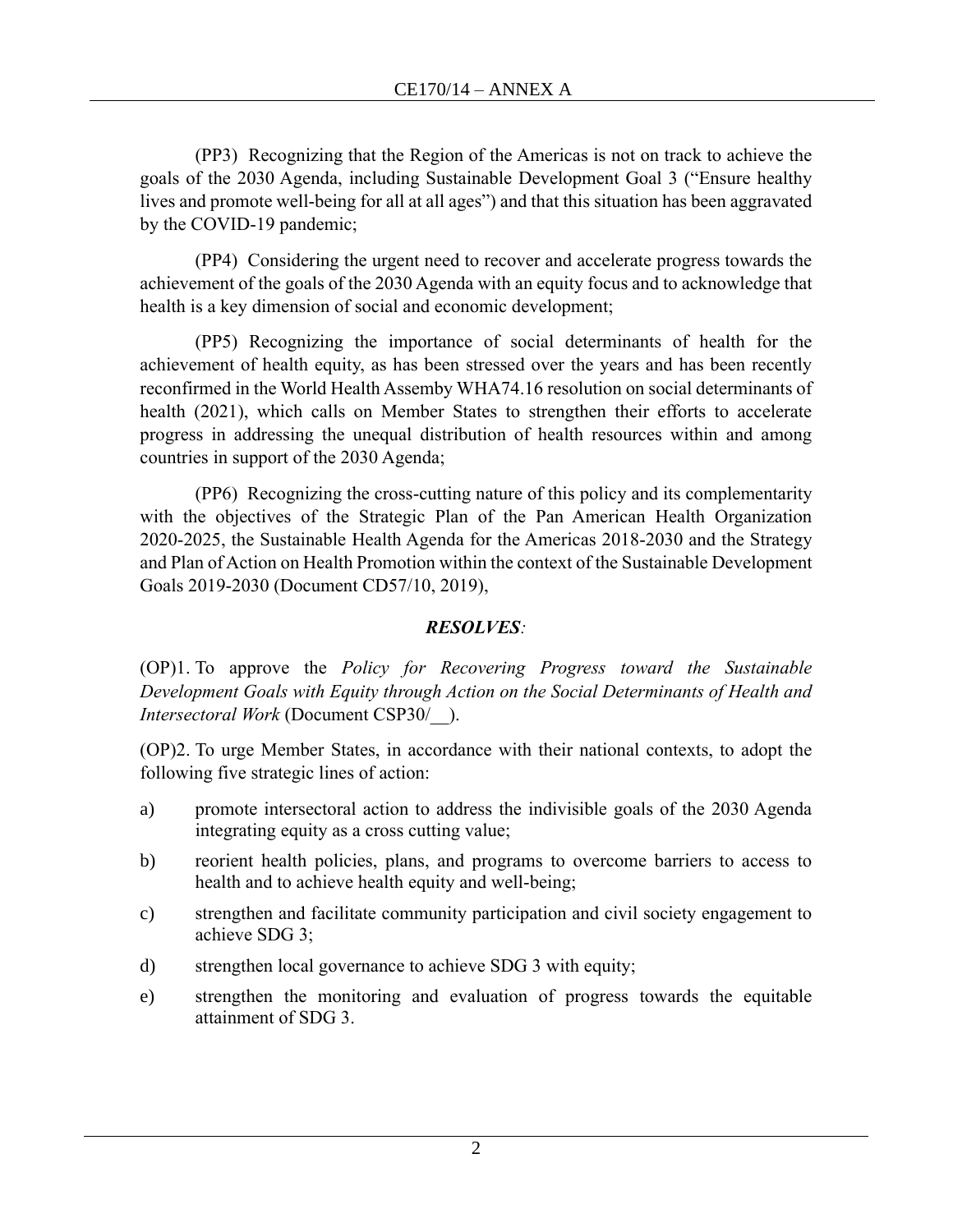(OP)3. To request the Director to:

- a) provide technical support to Member States to strengthen the specific competencies and skills that are needed for effective intersectoral action on social determinants of health;
- b) provide technical support to Member States to integrate social determinants of health in the work of health systems and services and to include an equity focus in the formulation of health policies to overcome barriers to access to health and health services;
- c) provide technical support to Member States to strengthen community participation and civil society engagement, promoting effective mechanisms and tools for meaningful participation, giving a voice to all;
- d) promote the strengthening of local governance and of healthy municipalities and cities networks in the Region, facilitating city-to-city exchanges and supporting urban and rural health action that addresses inequities in order to achieve SDG 3;
- e) strengthen monitoring of SDG 3 indicators through exchange and learning platforms, facilitating the incorporation of timely information from the health sector and other sectors, and provide guidance on the development of systems for monitoring and evaluation of social determinants of health and equity;
- f) promote collaboration with other international organizations to create synergies in addressing the indivisible goals of the 2030 Agenda with equity;
- g) report to the Governing Bodies of PAHO on the progress made and the challenges faced in the implementation of this regional policy and its adaption to specific contexts and needs, through a progress report to be presented in 2027 and a final report to be presented in 2031.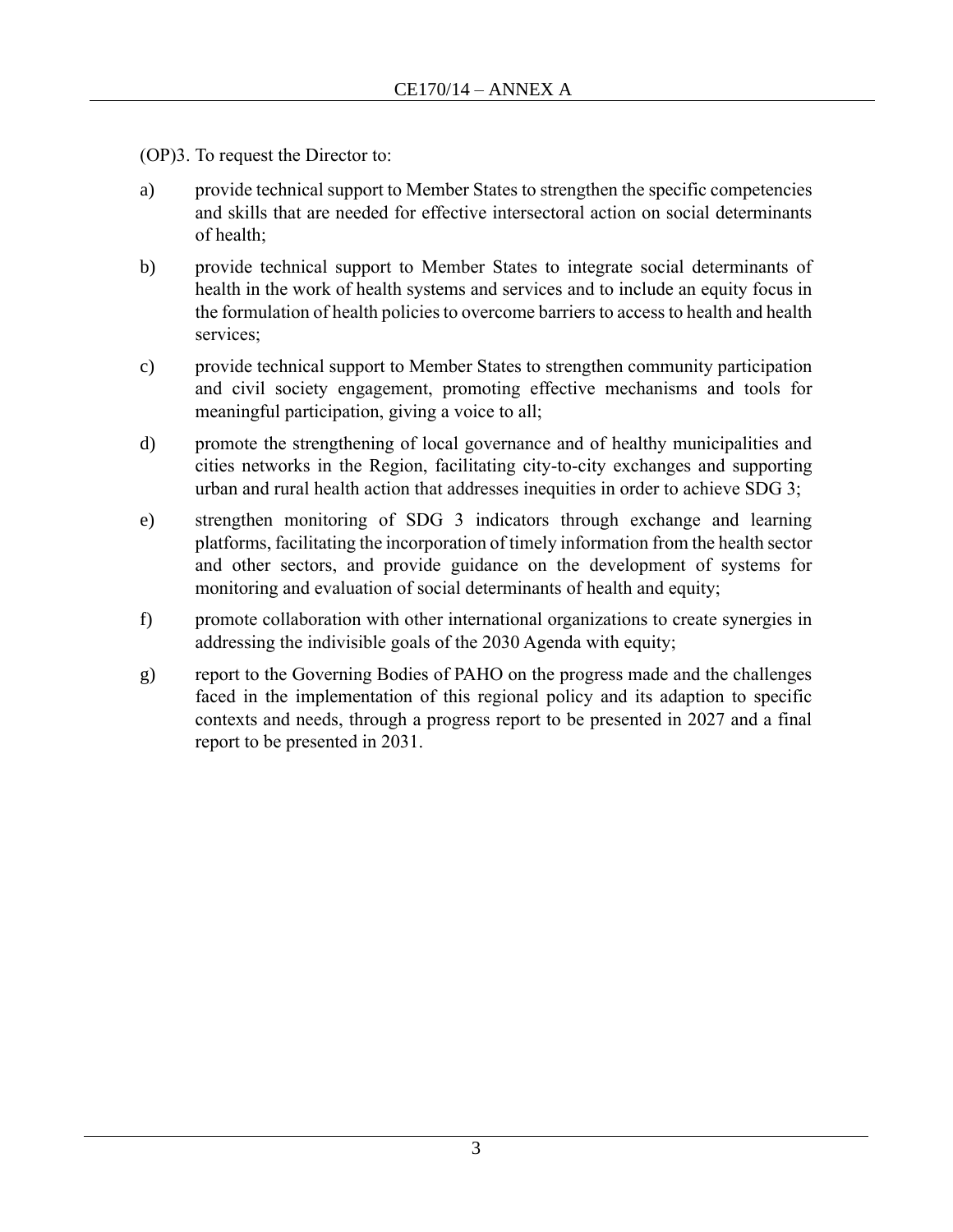



CE170/14 Annex B

# **Report on the Financial and Administrative Implications of the Proposed Resolution for PASB**

**1. Agenda item:** 4.3 - Policy for Recovering Progress toward the Sustainable Development Goals with Equity through Action on the Social Determinants of Health and Intersectoral Work

#### **2. Linkage to Program Budget of the [Pan American Health Organization 2022-2023:](https://www.paho.org/en/documents/cd59od363-program-budget-pan-american-health-organization-2022-2023)**

*Outcome 18:* Increased capacity of health actors to address social and environmental determinants of health with an intersectoral focus, prioritizing groups in conditions of vulnerability.

*Outcome 19:* Health promotion strengthened and inequities reduced, using the Health in All Policies approach, health diplomacy, and intersectoral action.

- **3. Financial implications:**
	- **a) Total estimated cost for implementation over the lifecycle of the resolution (including staff and activities): \$8.36 million**

| <b>Areas</b>                  | <b>Estimated cost</b><br>(in US\$) |
|-------------------------------|------------------------------------|
| Human resources               | 6,060,000.00                       |
| Training                      | 500,000.00                         |
| Consultants/service contracts | 1,000,000.00                       |
| Travel and meetings           | 500,000.00                         |
| Publications                  | 200,000.00                         |
| Supplies and other expenses   | 100,000.00                         |
| <b>Total</b>                  | 8,360,000.00                       |

#### **b) Estimated cost for the 2022-2023 biennium (including staff and activities):**

The estimated cost of implementing this policy over the period 2022-2023 is US\$ 929,000.00 This estimate includes expenditures for technical and administrative staff as well as for direct technical cooperation activities to support the implementation of the policy. Meeting the goals of this regional policy will require Member States' commitment and investment in its implementation, together with support from collaborating centers and relevant partners.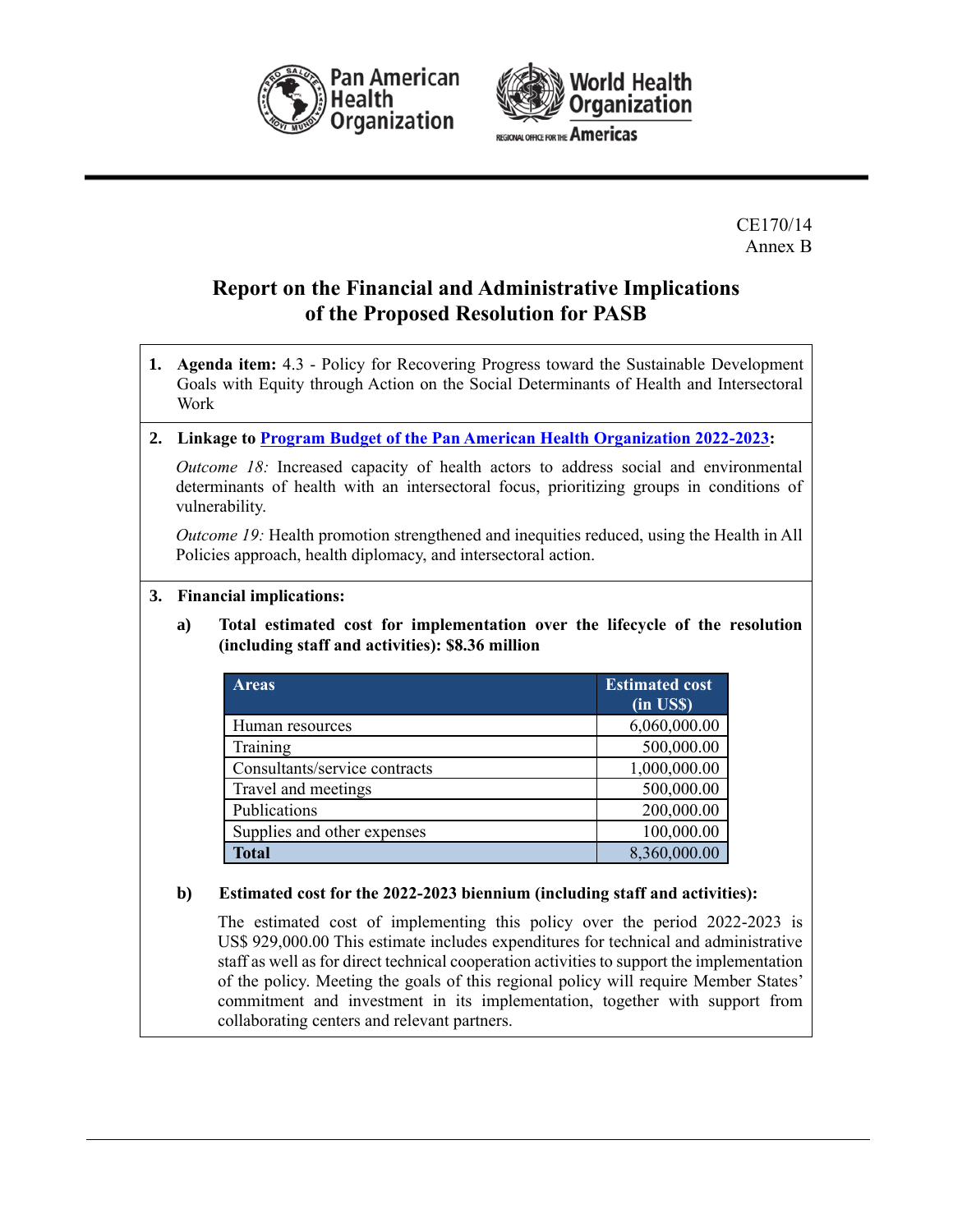### **c) Of the estimated cost noted in** *b),* **what can be subsumed under existing programmed activities?**

Of the estimated cost, approximately 50% can be subsumed under existing programmed activities.

#### **4. Administrative implications:**

- **a) Indicate the levels of the Organization at which the work will be undertaken:** All levels of the Organization (regional, subregional, and country) will participate in activities to implement the regional policy, in keeping with their defined responsibilities.
- **b) Additional staffing requirements (indicate additional required staff full-time equivalents, noting necessary skills profile):** One additional full-time staff member will be needed to support Member States in the implementation of this policy and to work with networks of experts and engage in formal collaboration with institutions, local governments, and civil society, strengthening current initiatives and taking advantage of existing capacities in Member States.
- **c) Time frames (indicate broad time frames for the implementation and evaluation):**

Time frames for the implementation and evaluation activities are aligned with those established in the Organization's strategic and operational planning—i.e., with the biennial programs and budgets and with PAHO Strategic Plan 2020–2025, following the time frame approved by the Governing Bodies.